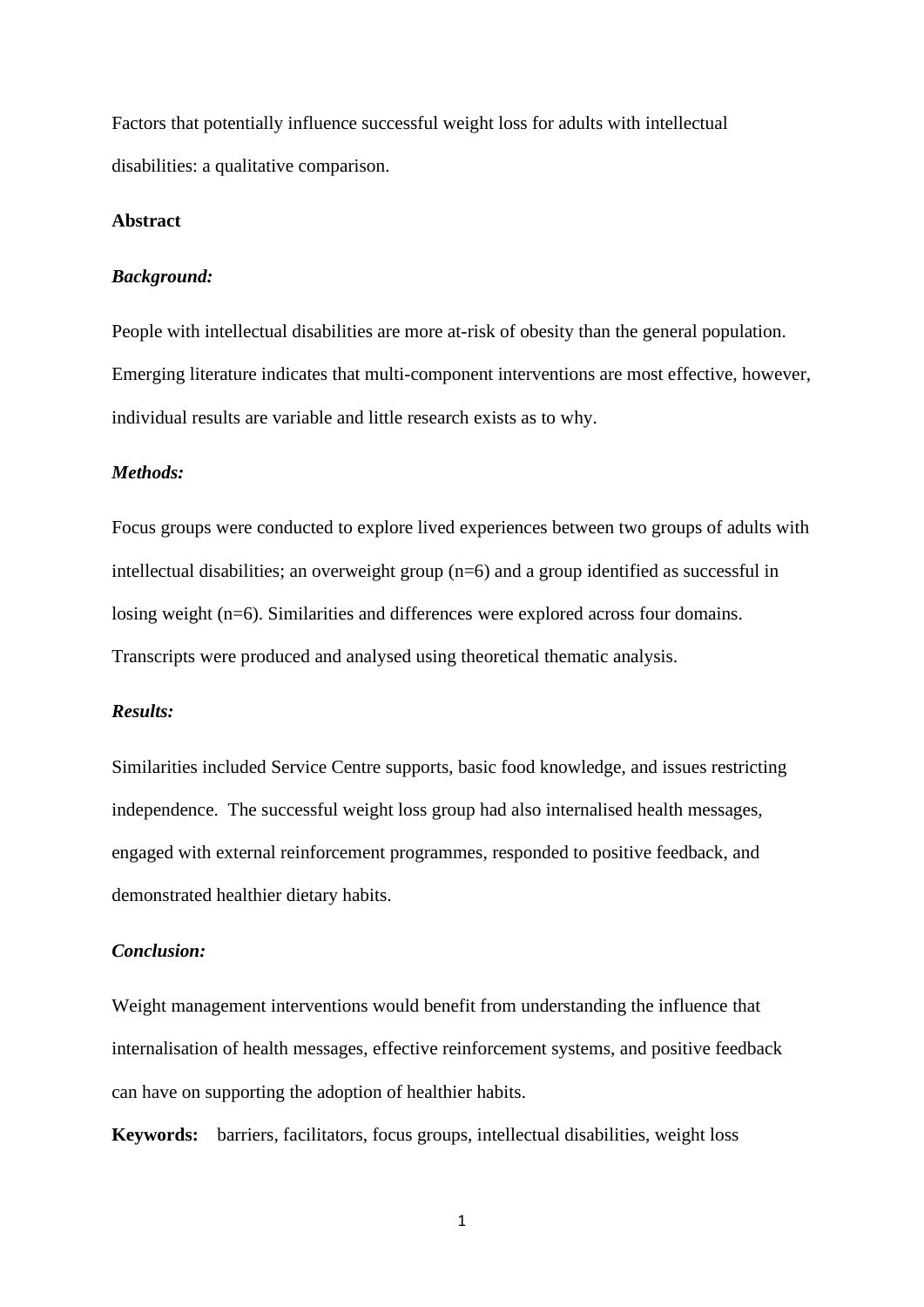## **Introduction**

The growth of overweight within society over the last 4 decades constitutes a worldwide epidemic (Swinburn et al., 2011), with approximately 1.9 billion overweight adults worldwide, of whom around 650 million are obese (World Health Organisation, 2019). Furthermore, intellectually disabled adults are particularly vulnerable to becoming overweight. Recent prevalence rates quoted in the literature for overweight adults with intellectual disabilities range from 52% to 67.2% compared to figures for the general population which range from 43.4% to 61.3%. Whilst the difference in prevalence between the intellectually disabled population and the general population may not appear to be great, the rate of obesity, categorised as a body mass index (BMI) of greater than  $30\text{kg/m}^2$ , is far greater for the intellectually disabled population. Obesity prevalence ranges from 17.6% to 38.3% for the intellectually disabled population compared to 11.8% to 28% for the general population (Hsieh et al., 2014; Mikulovic et al., 2014; Koritsas and Iacono, 2016; San et al. 2016).

People with intellectual disabilities are also less likely to access health care facilities or initiatives (Krahn et al., 2019), placing them at higher risk of diabetes type 2, cardiovascular disease and certain cancers, presenting further concerns for individuals and national health care providers (Wang et al., 2011). However, until governments make dramatic policy changes to tackle the causes of obesity at a population level (Swinburn et al., 2011), overweight individuals must continue to find ways to moderate the drivers of obesity at a personal level for now.

Current guidelines for effective interventions for the general population recommend multicomponent interventions (MCIs) which combine a dietary component, increased physical activity component and a behavioural change component (National Institute for Health and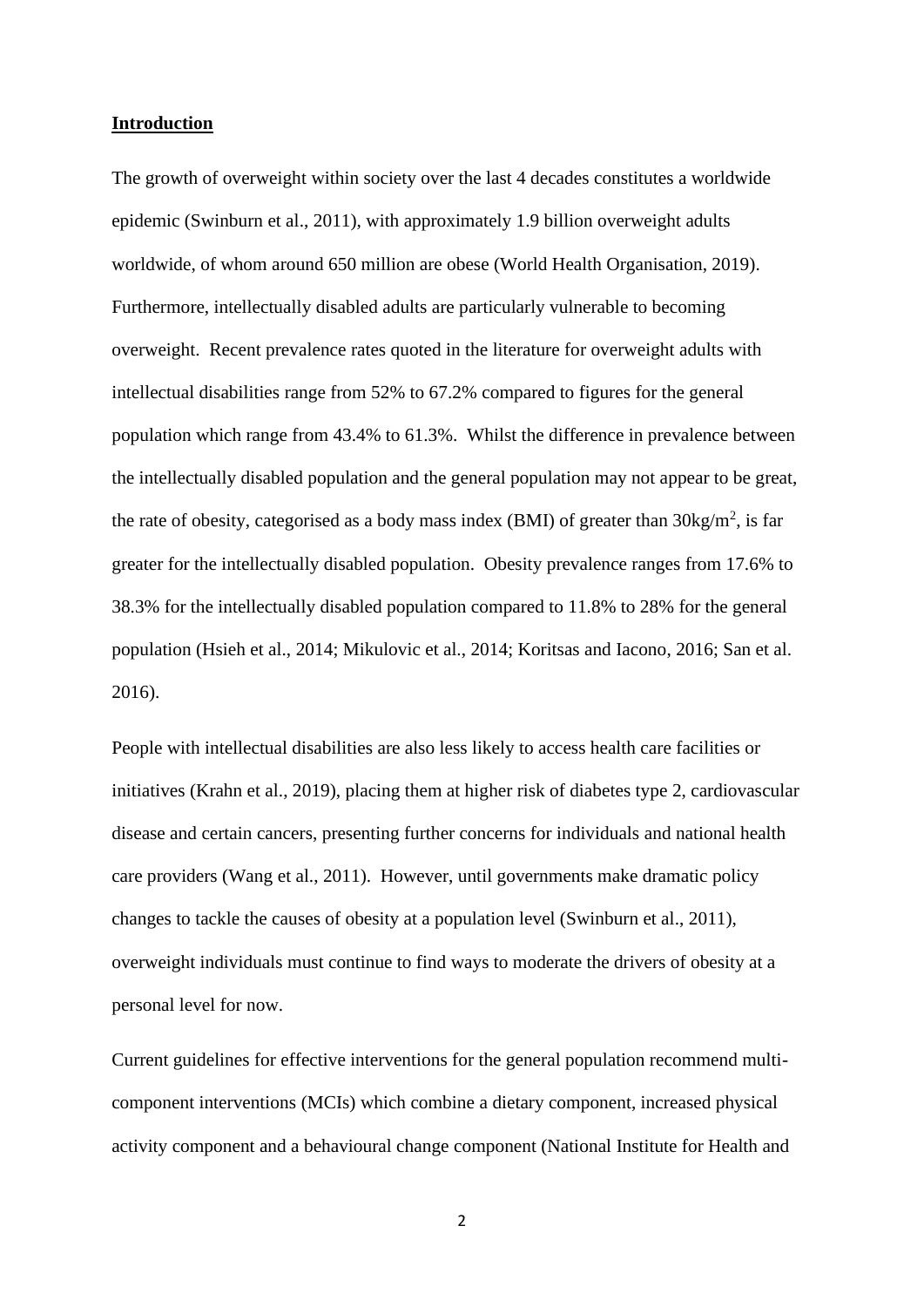Care Excellence, 2014). There are no such guidelines available for the intellectually disabled population to date, however, several reviews are present within the literature which aim to guide the design of future interventions. In a review by Hamilton et al. (2007), interventions were grouped according to the components they comprised of. The review concluded that behavioural strategies, physical exercise, dietary knowledge and carer assistance were all effective in producing weight losses in the short term. However, there was no comparison between components to identify the most effective component or combination of components. Spanos et al. (2013) provided such a comparison in their review, and concluded that MCIs with a dietary component, increased physical activity component and a behavioural change component were the most effective for the adult intellectually disabled population, echoing the guidelines for the general population. In their review of randomised control trials for MCIs with adults with intellectual disabilities, Harris et al. (2018) found that only the MCIs that included an energy deficient diet as part of the intervention produced significant weight losses. Therefore, as in the general population MCIs that incorporate a calorie deficit as their dietary component, an increase in physical activity and proven behaviour change strategies, appear to be the best choice for adults with intellectual disabilities. Whilst these types of intervention show significant group effects, individual success remains variable across participants and few data exist to analyse longer-term outcomes.

Identifying barriers and facilitators for adults with intellectual disabilities trying to achieve a healthier lifestyle may shed light on possible individual differences. At present the literature reports common barriers and facilitators to exercise engagement (Bodde & Seo, 2009; Temple & Walkley, 2007; Messent et al., 1999; Frey et al., 2005), and some studies have touched on barriers and facilitators to healthy eating (Kuijken et al., 2016). However, there are not many studies available that analyse differences between individuals to help explain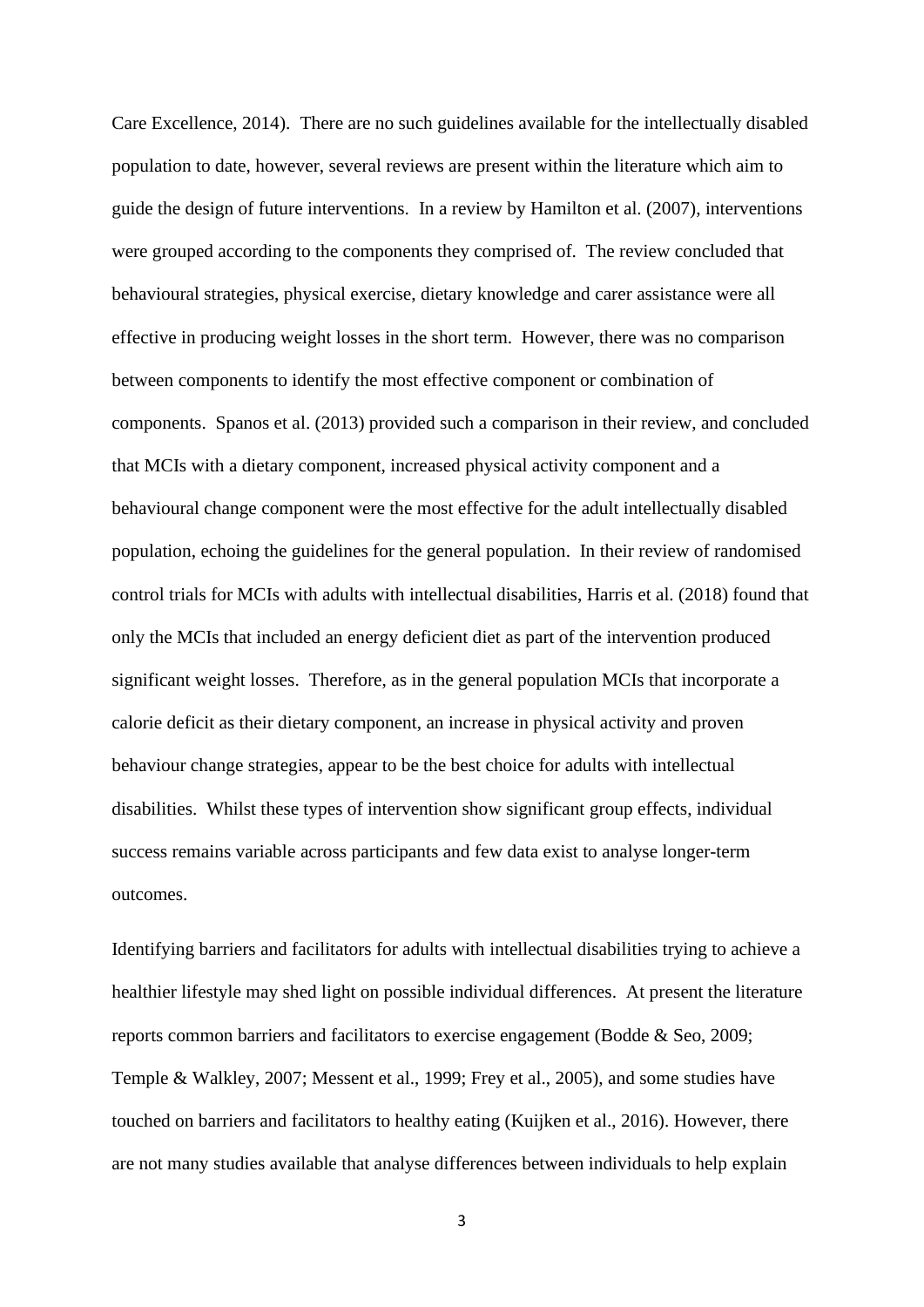the variability in weight loss between participants. One factor noted by Heller et al. (2002) was the correlation between the success or failure of participants to exercise, and caregivers' personal beliefs on whether exercise would benefit the person. Temple (2007) also studied differences in physical activity by comparing perceived barriers or activity preferences between groups of active and sedentary adults with intellectual disabilities. She found that participants demonstrating lower step counts also listed more barriers. These studies suggest possible reasons for variance across this population, however, there remains a lack of direct evidence of differences in lifestyles between healthy weight and overweight adults with intellectual disabilities. Further research is warranted to understand factors that influence lifestyle differences between adults with intellectual disabilities who achieve weight loss and those who do not.

This study aimed to explore the similarities and differences of two groups that differed in weight status and healthy lifestyle behaviours, across four domains of interest in relation to healthy eating and exercising: facilitators, barriers, knowledge base, and current habits.

#### **Methods**

#### *Rationale*

Researchers have actively involved people with intellectual disabilities in the research process and the inclusion of adults with intellectual disabilities in research that proposes to serve their needs has now become policy driven (Gilbert, 2004). Phenomenology was chosen as the best fitting methodology for this study as its theoretical underpinning allows for discussion to develop freely in relation to the thoughts, feelings, opinions and experiences of adults with intellectual disabilities in relation to diet and exercise (Guest et al., 2012). Focus Groups were chosen as the specific method to gain insight, as these have proven effective in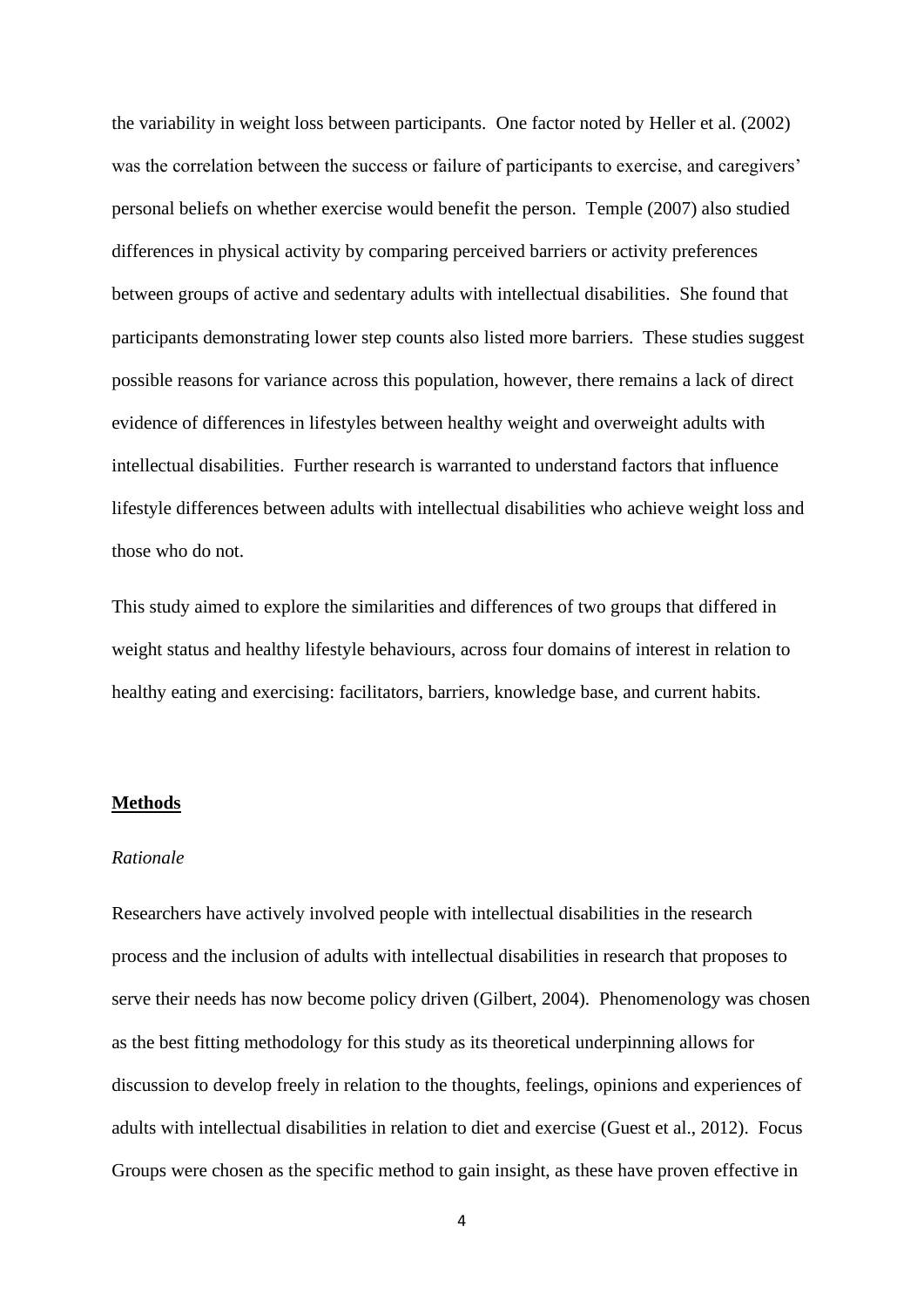eliciting information from adults with intellectual disabilities on matters that affect their lives (Gates & Waight, 2007; Kaehne & O'Connell, 2010). It was expected that the social interaction aspect of Focus Groups would provide insight into shared and idiosyncratic lived experiences of these adults in relation to exercise and healthy eating. For focus groups to be successful, participants should have some commonality in relation to the topic (Asbury, 1995).

#### *Participants*

Group 1 participants ( $n=6$ ) were recruited as part of a larger study relating to weight management for adults with intellectual disabilities. Participants were invited to join the larger study via the Service Manager if they satisfied the following criteria: aged 18 or over, mild or moderate intellectual disability, and BMI $>$  25 kg/m<sup>2</sup>. Group 1's focus group ran prior to any health promotion information or weight management intervention being conducted. Group 2 participants were a convenience sample recruited from the same Service Centre specifically to support commonality in the opportunities available to them with respect to healthy eating and exercise, and to highlight potential differences between individuals that achieve weight loss and those that don't. Group 2 participants (n=6) were invited to join this study via the Service Manager if they satisfied the following criteria: aged 18 or over, mild or moderate intellectual disability, and had achieved and maintained a substantial amount of weight loss over the previous 12 months ("substantial amount of weight" was a subjective measure determined by the Service Manager). Participants were excluded from both groups if they showed any challenging behaviours or mental health issues that would unduly jeopardise participation in the study. As indicated in Table 1, the groups were similar except for marked differences in their BMI scores prior to the study.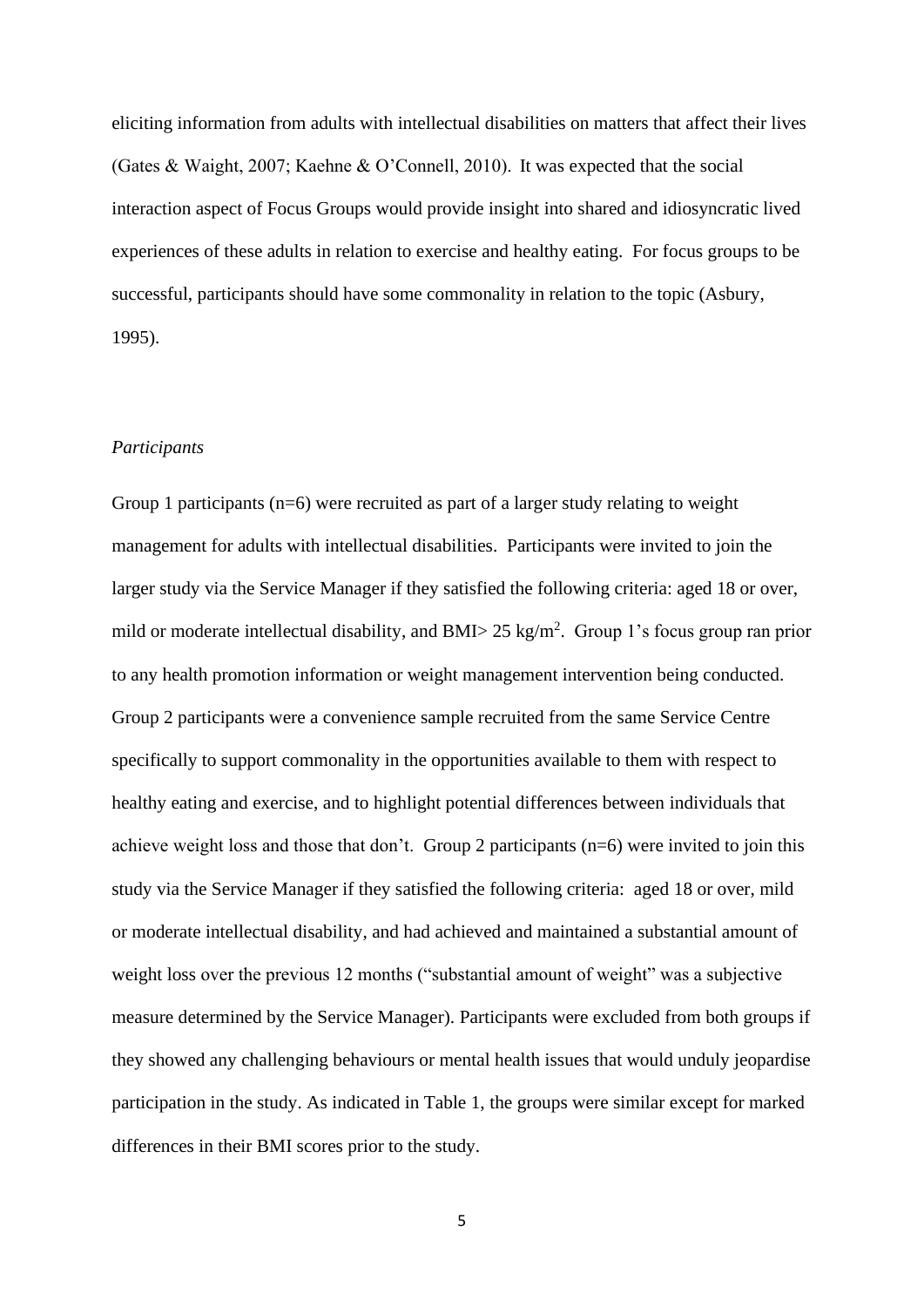| Demographic                                      | Group 1      | Group 2   |
|--------------------------------------------------|--------------|-----------|
| <b>Number of Participants:</b>                   | 6            | 6         |
| Males                                            |              |           |
| Females                                          |              |           |
| Mean Age                                         | 49           | 45        |
| Age Range                                        | 38-59        | $25 - 73$ |
| Number of Participants in each Living Situation: |              |           |
| With family                                      | 3            | 5         |
| Supported Accommodation                          |              |           |
| Own Home                                         |              |           |
| Number of Participants in each BMI Category:     |              |           |
| Healthy Weight $(18-24.9kg/m2)$                  | $\mathbf{0}$ | 2         |
| Overweight $(25-29.9 \text{kg/m2})$              |              | 3         |
| Obese $1(30-34.9kg/m2)$                          |              |           |
| Obese $2(35-39.9kg/m2)$                          | 3            |           |
| Obese $3 \left( > 40 \text{kg/m2} \right)$       |              |           |

*Table 1: Participant Demographics by Group*

# Procedure

## *Setting and Structure*

Both focus groups were conducted on the same day within the Service Centre in a designated room, Group 1 in the morning and Group 2 in the afternoon. Each session lasted approximately 1½ hours with a 15-minute break. Two of the authors attended, one as lead moderator and the other as assistant moderator. The lead moderator was responsible for delivery of questions, encouraging conversation between participants, and re-aligning the conversation towards the study goals where necessary. The assistant moderator was responsible for note taking and organisation of visual supports. Each participant could bring a support person if they wished, however, all attended independently. The discussions were audio-recorded to allow transcripts to be developed and analysed.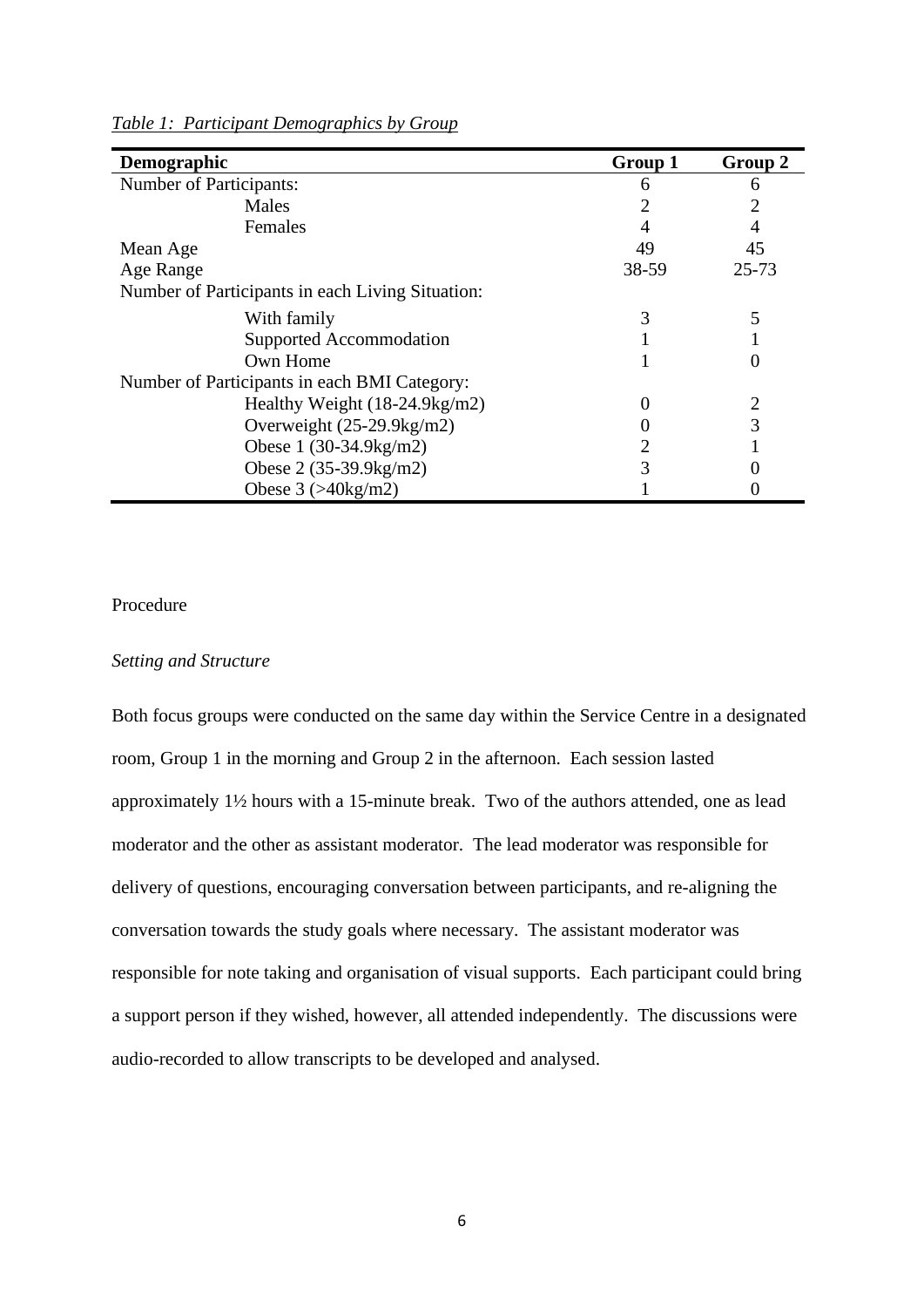## *Anthropometric Measures*

Participants' heights and weights were collected by two researchers at the end of each focus group discussion. Participants were measured wearing a t-shirt, light trousers, and no socks or shoes. Measures were conducted by one of the researchers whilst the second researcher observed, and agreement was reached. A Stadiometer, Charder HM200P, was used to measure height in feet and inches to the nearest 0.5 inch. The height of each participant was then programmed into the Smart Weigh SW-SBS500 Digital Body Fat Scale to allow automatic calculation of BMI, and participants were instructed to stand on the scale barefoot until both weight in lbs, to the nearest 0.1 lbs, and BMI were recorded.

## *Materials*

The framework of questions devised followed the 5-question framework outlined by Kruegar & Casey (2015). The 5-question framework creates a logically sequenced series of openended questions where the beginning questions are more general, then subsequent questions become more focussed to elicit more specific information. Table 2 details the questions devised by two researchers who acted as facilitator and assistant facilitator for both focus groups. The Introduction and Transition questions were influenced by the Transtheoretical Model (TTM) to establish what stage of change each participant may be operating at: (1) Precontemplation, (2) Contemplation, (3) Action, (4) Maintenance, or (5) Process Complete / Relapse (Marks et al., 2018), and therefore, provide insight into the influences affecting attitudes and opinions provided by participants during the Key questions. Additionally, these questions were designed to establish whether participants understood the need to eat healthy foods and exercise in order to lose weight. The Key questions were aimed at eliciting whether participants could identify factors present in their own lives that aided or hampered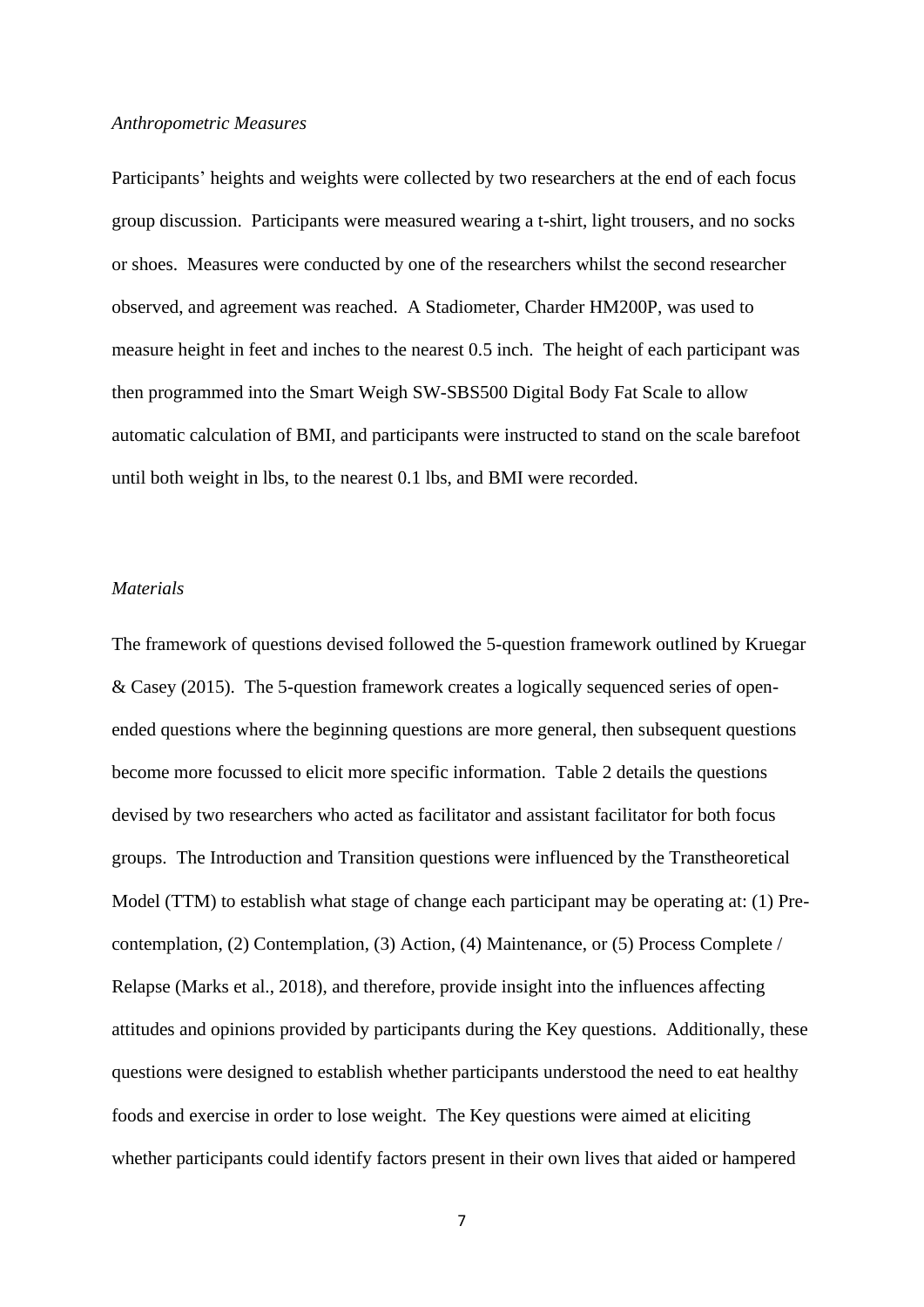healthy choices. These questions were influenced by current research with the adult intellectually disabiled population which examines levels of autonomy, opportunity and ability to eat healthy diets and exercise (Bodde & Seo, 2009; Temple & Walkley, 2007; Messent et al., 1999; Frey et al., 2005; Kuijken et al., 2016). Information relating to current knowledge and habits was also sought.

| <b>Question</b> | <b>Details</b>                                                                                           |
|-----------------|----------------------------------------------------------------------------------------------------------|
| <b>Type</b>     |                                                                                                          |
| Opening         | Can you tell us your name and something about yourself?                                                  |
| Introduction    | Can you tell us about your experiences of managing your weight so it<br>doesn't get too big or too high? |
| Transition      | How long have you been aware that you need to lose weight?                                               |
| Key 1           | How do you plan and make your meals? (supporting visuals used)                                           |
| Key 2           | Do you do your own shopping or does someone help you?                                                    |
| Key 3           | What foods do you like or dislike? (supporting visuals used)                                             |
| Key 4           | How do you fill your free time in the evenings and at weekends?                                          |
| Key 5           | What kinds of exercise do you do each week? (supporting visuals used)                                    |
| Key 6           | What activities do you not like doing? (supporting visuals used)                                         |
| Conclusion      | Summary of topics discussed.                                                                             |
|                 | "Of all the things we have talked about which ones are really important?"                                |
|                 | "Is there anything else about health or losing weight that you want to talk<br>about?"                   |

*Table 2 – Questions and structure for Focus Groups*

## Consent and Ethical Approval

The study was approved by a University Ethics Committee and was conducted in full

accordance with World Medical Association Declaration of Helsinki, (2002). Particular

attention was given to issues of informed, voluntary consent by participants, and in each case

ability to give consent was corroborated by a caregiver who knew them well.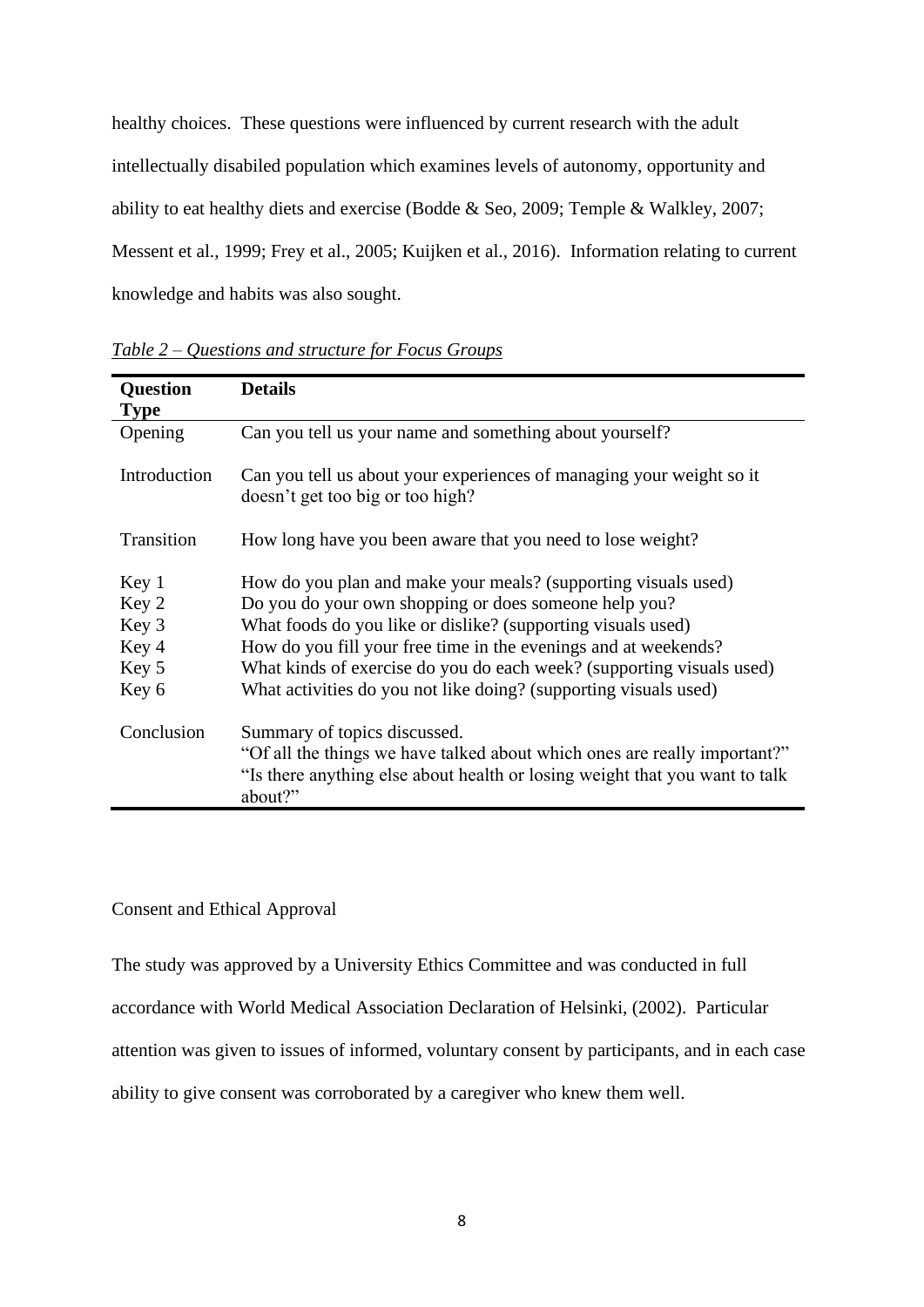Data Analysis

Transcripts of the audio-recordings were produced and subsequently coded using Theoretical Thematic Analysis (Braun & Clarke,2006). The initial coding was conducted by the first author before being reviewed by a second author who co-facilitated the focus groups (PS). Queries in the coding were discussed between the two researchers and agreement reached in all cases. Common themes were developed from the transcripts with respect to the four domains of interest: (1) Facilitators, (2) Barriers, (3) Knowledge Base and (4) Current Habits. The themes for each group were then compared to find possible differences between adults with intellectual disabilities that achieve and maintain weight loss, against adults with intellectual disabilities that are overweight.

#### **Results**

Participants interacted well with each other in both groups and all contributed to the overall conversation. A variety of themes emerged under each of the 4 domains of interest, all of which are shown in Figure 1. Facilitator themes consisted of people, places or events that participants identified as aiding them to engage in healthy eating or exercise. Barrier themes related to comments made about any aspect of their lives that prevented them from engaging in healthy eating or exercise. Demonstrations of knowledge relating to weight, health, foods or exercise by participants were captured under the domain of Knowledge Base, and the Current Habits theme included any reference made to current eating or exercising habits.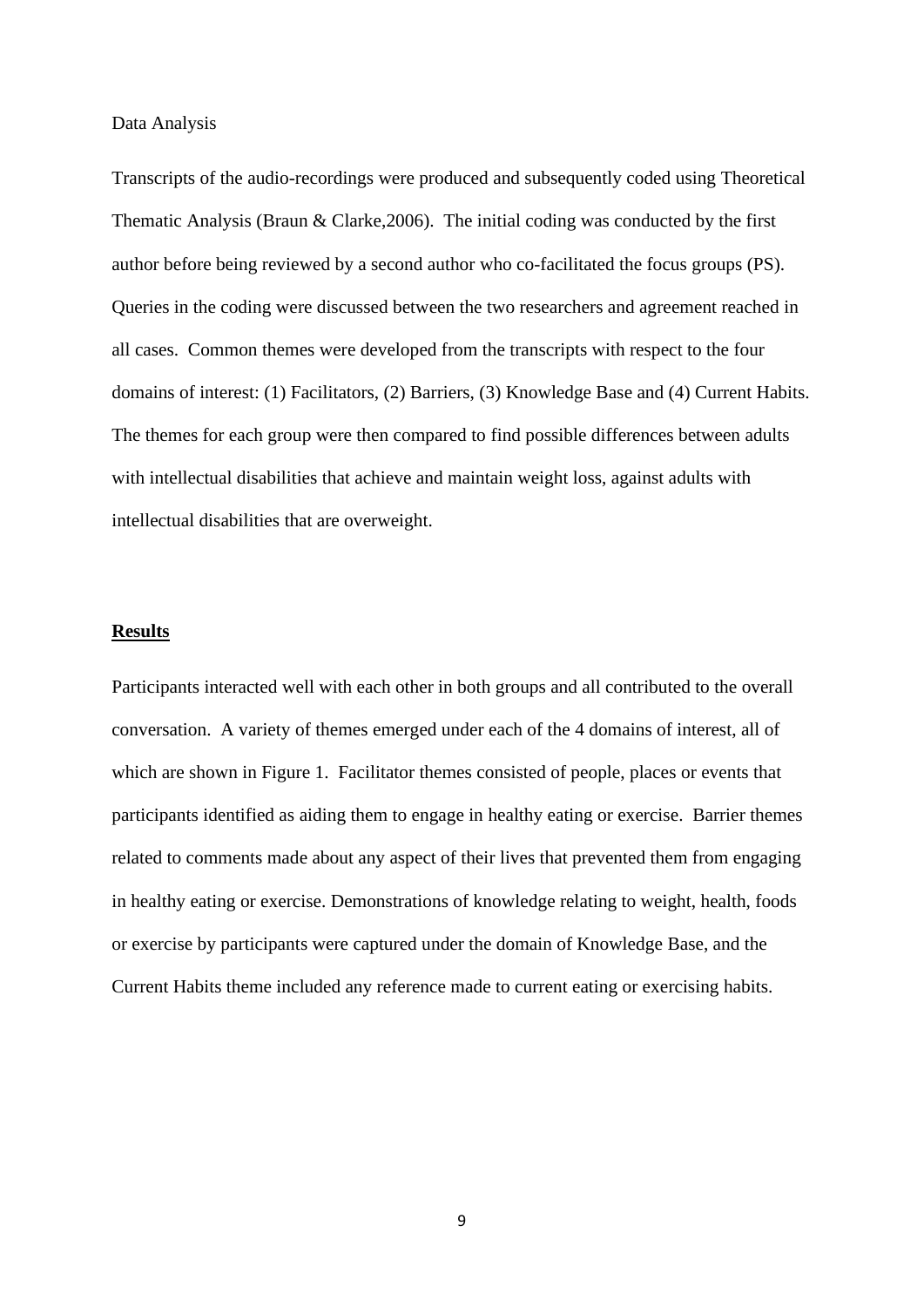

*Figure 1: Thematic map of themes developed under each domain of interest*

*Table 3: Number of quotes used to generate each theme by group*

| <b>Domain</b>         | <b>Theme</b>                          | Group 1 | Group 2 |
|-----------------------|---------------------------------------|---------|---------|
| Facilitators          | <b>Environmental Motivators</b>       | 4       | 23      |
|                       | <b>Service Centre</b>                 | 3       | 16      |
|                       | <b>Local Food Providers</b>           |         | 3       |
|                       | Home                                  |         | 2       |
|                       | <b>TOTAL</b>                          | 9       | 44      |
| <b>Barriers</b>       | <b>Accessibility Challenges</b>       | 0       | 5       |
|                       | Weather                               |         |         |
|                       | Safety                                | 2       | 4       |
|                       | Lack of Independence & Choice         | 5       | 2       |
|                       | Costs                                 | 3       | 3       |
|                       | <b>Environmental Temptations</b>      | 3       | 2       |
|                       | <b>TOTAL</b>                          | 18      | 18      |
| Knowledge Base        | <b>Healthy Eating</b>                 | 3       | 11      |
|                       | <b>Weight Status Awareness</b>        |         | 4       |
|                       | <b>TOTAL</b>                          | 8       | 15      |
| <b>Current Habits</b> | Dietary                               | 26      | 6       |
|                       | <b>Independent Leisure Activities</b> | 24      | 18      |
|                       | <b>TOTAL</b>                          | 50      | 24      |
|                       | <b>TOTAL NUMBER OF QUOTATIONS</b>     | 85      | 101     |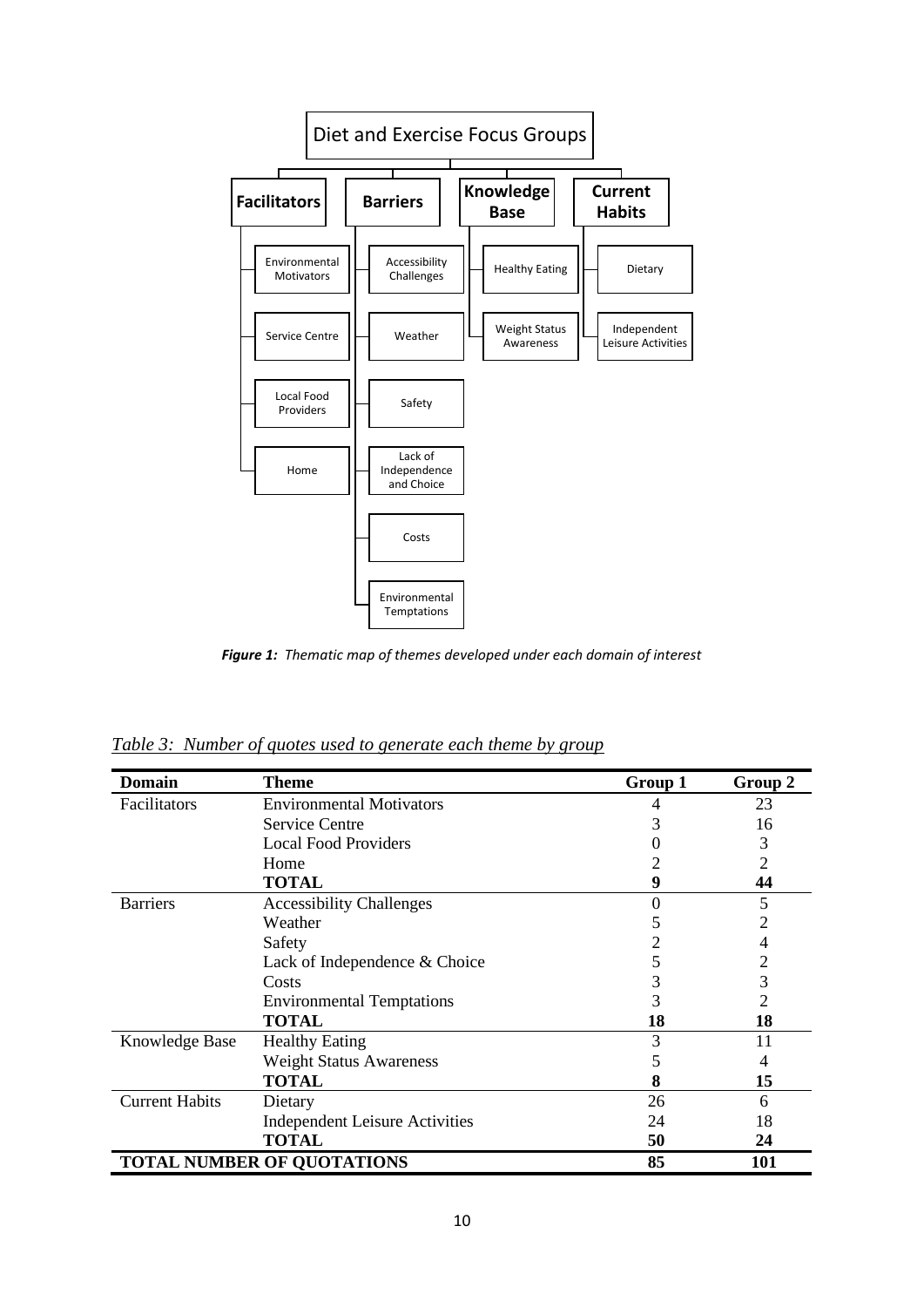The total number of quotations coded from each focus group were 85 for Group 1 and 101 for Group 2, with the number of quotations used to develop each of the themes for each of the groups detailed in Table 3. A comparison between the thematic analyses of the two groups identified similarities and differences in these themes for each domain.

Facilitator Themes

Table 4 details emergent themes and sub-themes for each group with respect to factors that facilitate healthy lifestyle choices.

*Table 4: Facilitator Themes and Sub-Themes by Group* 

| <b>Domain: Facilitators</b>     |                                          |         |         |
|---------------------------------|------------------------------------------|---------|---------|
| <b>Themes</b>                   | <b>Sub-Themes</b>                        | Group 1 | Group 2 |
| <b>Environmental Motivators</b> | <b>External Reinforcement Programmes</b> |         |         |
|                                 | Positive Feedback                        |         |         |
|                                 | <b>Mental Health</b>                     |         |         |
|                                 | Positive Influence of Role Models        |         |         |
|                                 | <b>Awareness of Overweight Status</b>    |         |         |
| <b>Service Centre</b>           | <b>Facilitating Exercise Engagement</b>  |         |         |
|                                 | <b>Facilitating Healthy Eating</b>       |         |         |
|                                 | <b>Health Promotion Messages</b>         |         |         |
| <b>Local Food Providers</b>     | <b>Solutions for Healthy Eating</b>      |         |         |
| Home                            | <b>Facilitating Exercise Engagement</b>  |         |         |

## *Environmental Motivators*

Both groups emphasised the benefits of exercise on *mental health* in their own lives. The *positive influence of role models* with regards to eating habits and physical appearance, and an *awareness of their overweight status* were also noted as powerful motivators towards a healthier lifestyle for both groups.

Group 2: PARTICIPANT 2.0 "I walk, if I don't I get annoyed. Otherwise I'd

be anxious, so I go for my walk."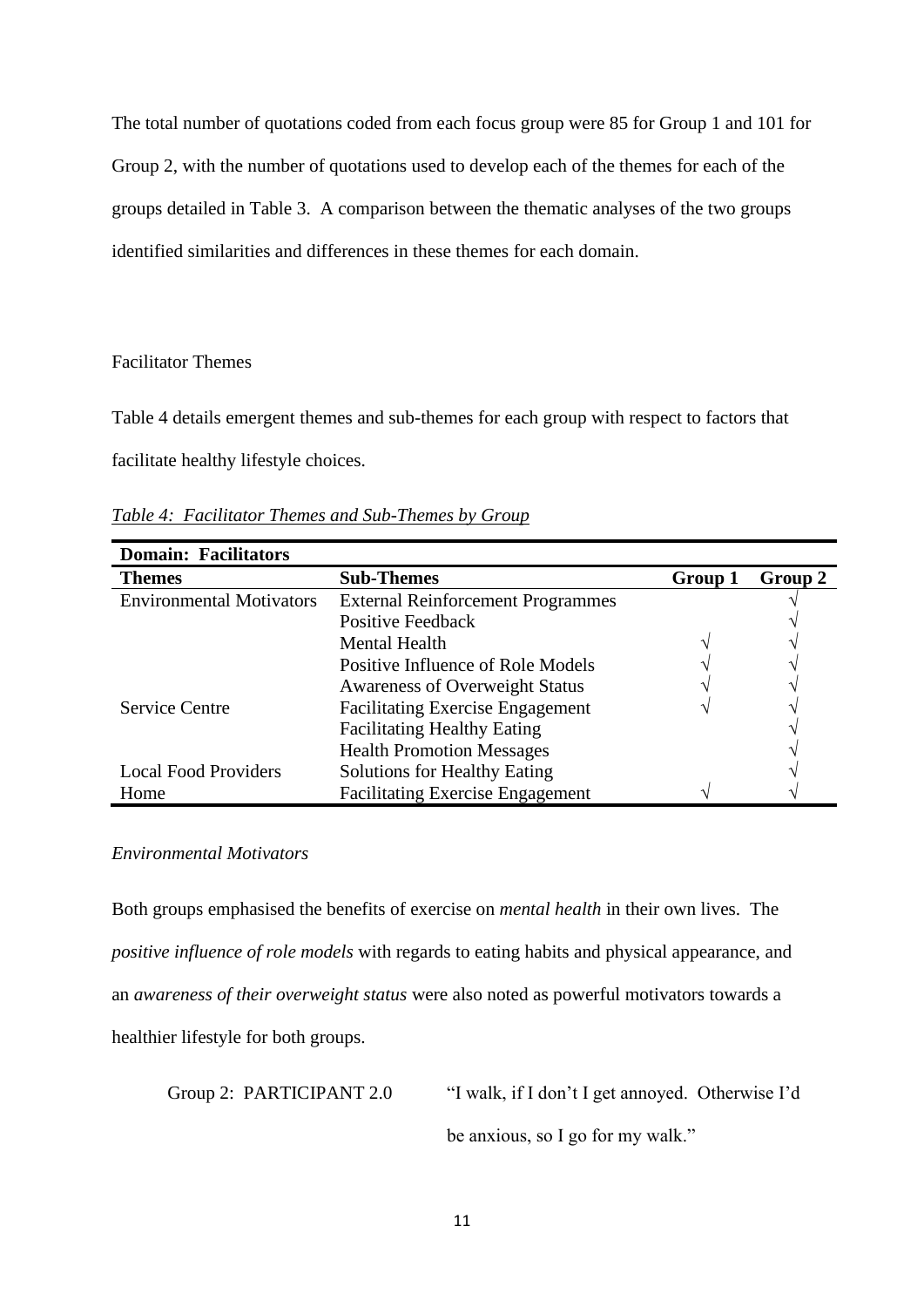Group 1: PARTICIPANT 1.0 "If you see someone healthy eating and you'd have to do it too." Group 2: PARTICIPANT 2.4 "Well what was happening to me going out to buy clothes and see somebody there in a smaller size."

Two further motivating sub-themes that emerged solely for Group 2 were *external reinforcement programmes* run by the Service Centre, and *positive feedback* from others with respect to weight lost. Group contingency initiatives run by the Service Centre that concentrated on providing reinforcement for engaging in healthy eating or exercise were referred to many times during Group 2's conversation. Additionally, the reaction and positive feedback of others in relation to weight lost was stated as an influential motivator to maintain lifestyle changes by Group 2.

| Group 2: PARTICIPANT 2.4 | "If we go out walking we have these tickets and   |
|--------------------------|---------------------------------------------------|
|                          | we get one. If we go out walking, relaxation, eat |
|                          | fruit and veg, and what's the other one?"         |
| Group 2: PARTICIPANT 2.1 | "and now people are saying to me I'm losing"      |
|                          | weight and I'm so happy about that."              |

## *Service Centre*

*Exercising opportunities* provided by the Service Centre were spoken about by both groups, with Group 2 providing more volume of discussion and more about the variety of exercises available that they take part in. Both groups are provided with the same opportunities for exercising, however, Group 2 availed of these opportunities more than Group 1 and therefore added more to the discussion for this. A specific exercise group existed for over 50s,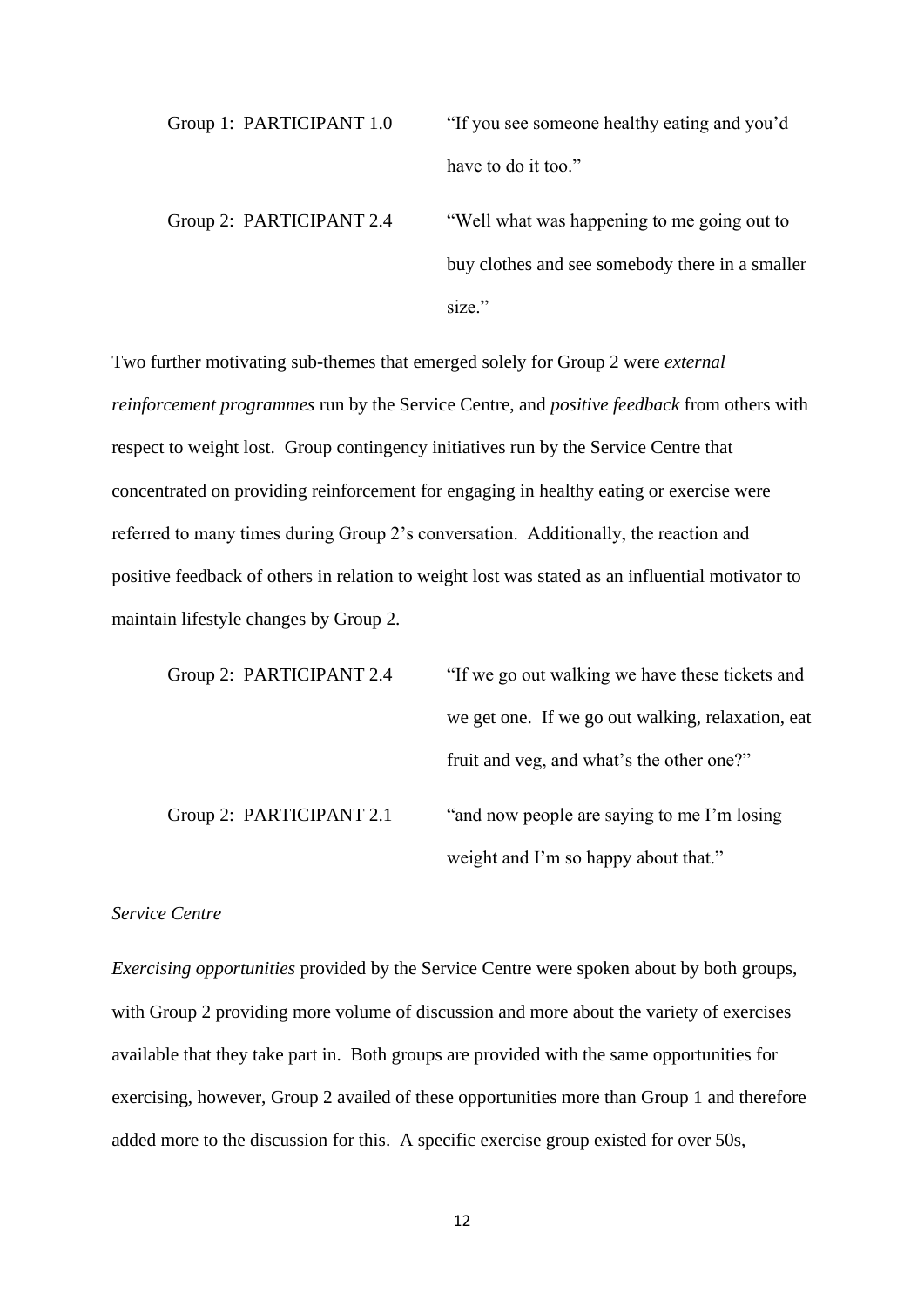however, both groups had 3 participants who satisfied this criterion, so the opportunity to engage with this would have been the same for both groups.

| Group 1: PARTICIPANT 1.1 | "we do exercise in the centre. I walked around  |
|--------------------------|-------------------------------------------------|
|                          | [park name] yesterday, we do that twice a week, |
|                          | and we do exercise here as well as in the aging |
|                          | opportunity room."                              |
|                          |                                                 |

Group 2: PARTICIPANT 2.5 "We do circuits here every morning"

The Service Centre was also credited by Group 2 for *facilitating healthy eating* by providing healthy meal alternatives for anyone wishing to avail of them. Health risks associated with overweight were highlighted in *health promotion messages* by the Service Manager and served as a motivator to exercise for Group 2.

| Group 2: PARTICIPANT 2.5 | "[the dinners delivered to the centre] they are   |
|--------------------------|---------------------------------------------------|
|                          | beautiful dinners. They are healthy."             |
| Group 2: PARTICIPANT 2.1 | "[Service Manager] said you's will get heart      |
|                          | attacks and stroke and everybody has thought      |
|                          | about that and I think it's the walking and the   |
|                          | running that, I think the staff should get praise |
|                          | for that."                                        |

# *Local Food Providers*

Group 2 were the only group that provided possible *solutions for healthy eating* by stating local healthy food providers that were not too expensive.

Group 2: PARTICIPANT 2.1 "if you went to the college you could get healthy options, better value."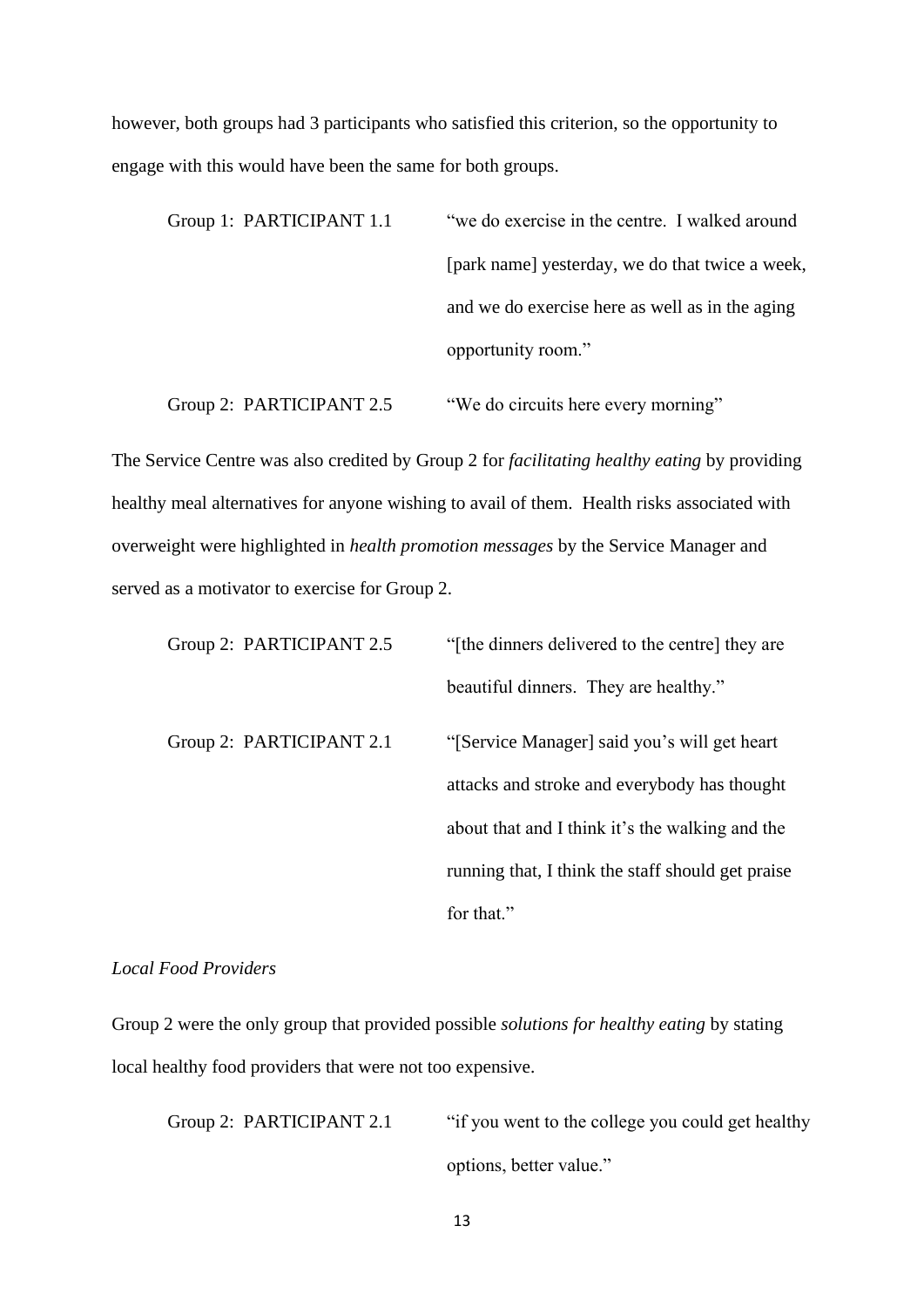#### *Home*

Group 1 noted that the presence of pet dogs *facilitated exercise* in the form of walking in the evenings and at weekends, and Group 2 reported that family members encouraged exercise outside of Service Centre hours.

| Group 1: PARTICIPANT 1.0 | "I have a dog and I walk him every day." |
|--------------------------|------------------------------------------|
| Group 2: PARTICIPANT 2.4 | "exercise bike, I do it with my sister." |

## Barrier Themes

Table 5 details emergent themes and sub-themes for each group with respect to barriers

towards healthy lifestyle choices.

| <b>Domain: Barriers</b>          |                                          |         |                   |
|----------------------------------|------------------------------------------|---------|-------------------|
| <b>Themes</b>                    | <b>Sub-Themes</b>                        | Group 1 | Group 2           |
| <b>Accessibility Challenges</b>  | Accessing community exercise facilities  |         |                   |
| Weather                          | Poor weather conditions                  |         |                   |
| Safety                           | Road safety                              |         |                   |
|                                  | Personal safety                          |         |                   |
| Lack of Independence $\&$        | Independent opportunities                |         |                   |
| Choice                           |                                          |         |                   |
| <b>Environmental Temptations</b> | Difficulty in avoiding temptations       |         | $\mathbf \Lambda$ |
| Cost                             | Expense of healthy food                  |         |                   |
|                                  | Expense of community exercise facilities |         |                   |

*Table 5: Barrier Themes and Sub-Themes by Group* 

## *Accessibility Challenges*

Group 2 were the only group to discuss accessibility challenges involved in using *community exercise facilities*. The physical act of getting there posed numerous difficulties such as the distance of travel, the terrain around the facility, a lack of transport to the facility, and the cost of transport to the facility if needed.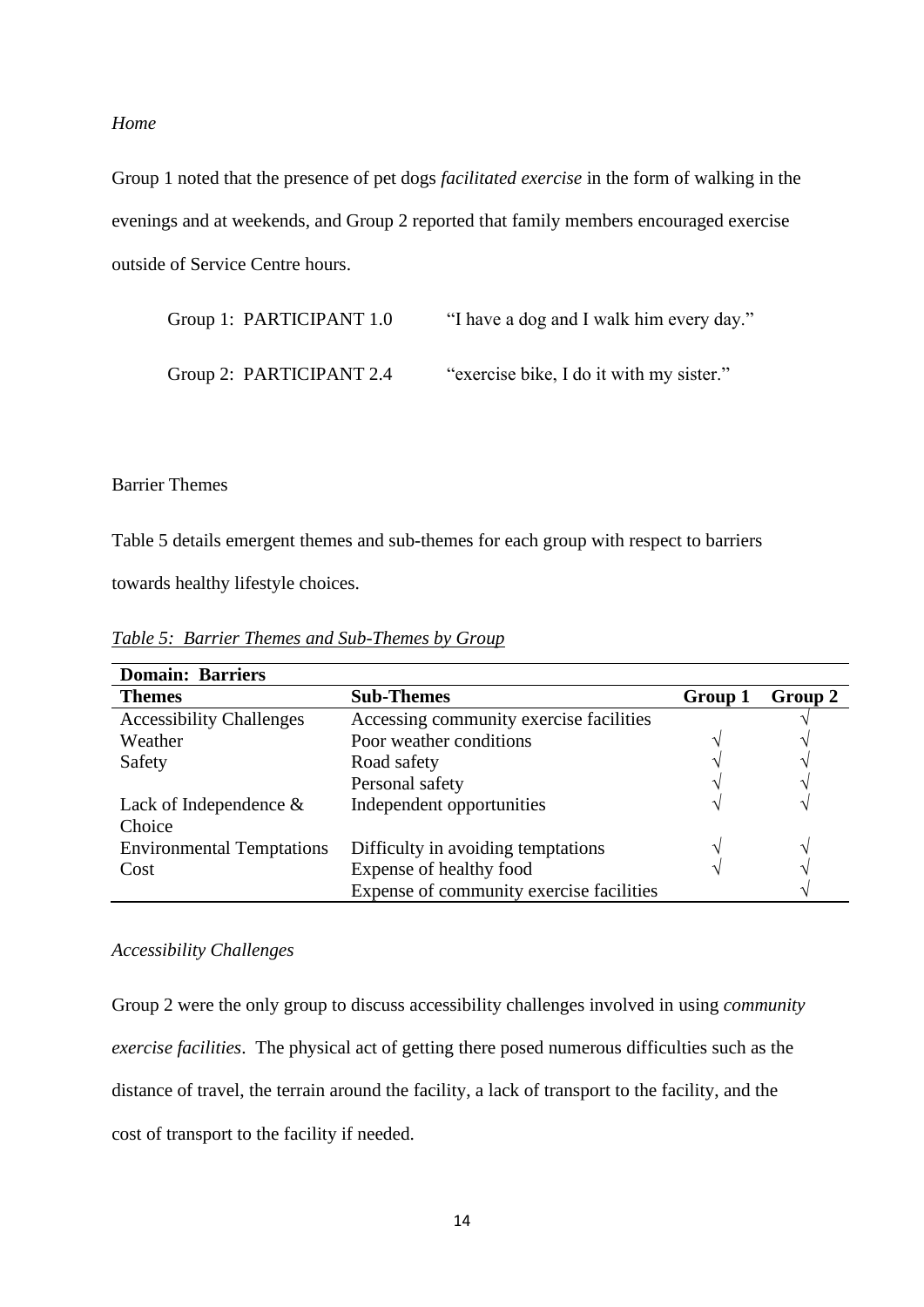Group 2: PARTICIPANT 2.1 "I can't nearly walk right and the gym, I know my friend could walk up to it, but I can't and it's €5 for a taxi up."

# *Weather & Safety*

All participants agreed that *poor weather conditions*, *road safety and personal safety* concerns were barriers to exercising as they reduced both motivation and ability to exercise independently.

| Group 1: PARTICIPANT 1.1 | "You can't go out when it's raining."             |
|--------------------------|---------------------------------------------------|
| Group 2: PARTICIPANT 2.3 | "once there is nobody around you would feel a     |
|                          | bit nervous, no I wouldn't go out when it's dark" |

## *Lack of Independence and Choice*

Most participants in both groups lived at home with family. For these participants familybased shopping and cooking were raised as barriers to healthy eating as participants often felt they *lacked independence and choice* around the foods purchased and essentially then the foods they ate.

Group 1: PARTICIPANT 1.2 "Your mother [decides on the food you eat]."

Group 2: PARTICIPANT 2.2 "my mam does the shopping sometimes but if there is anything I need like, or if I'm in the house on my own I would see how much money I have and I'd go down the town and get what I need."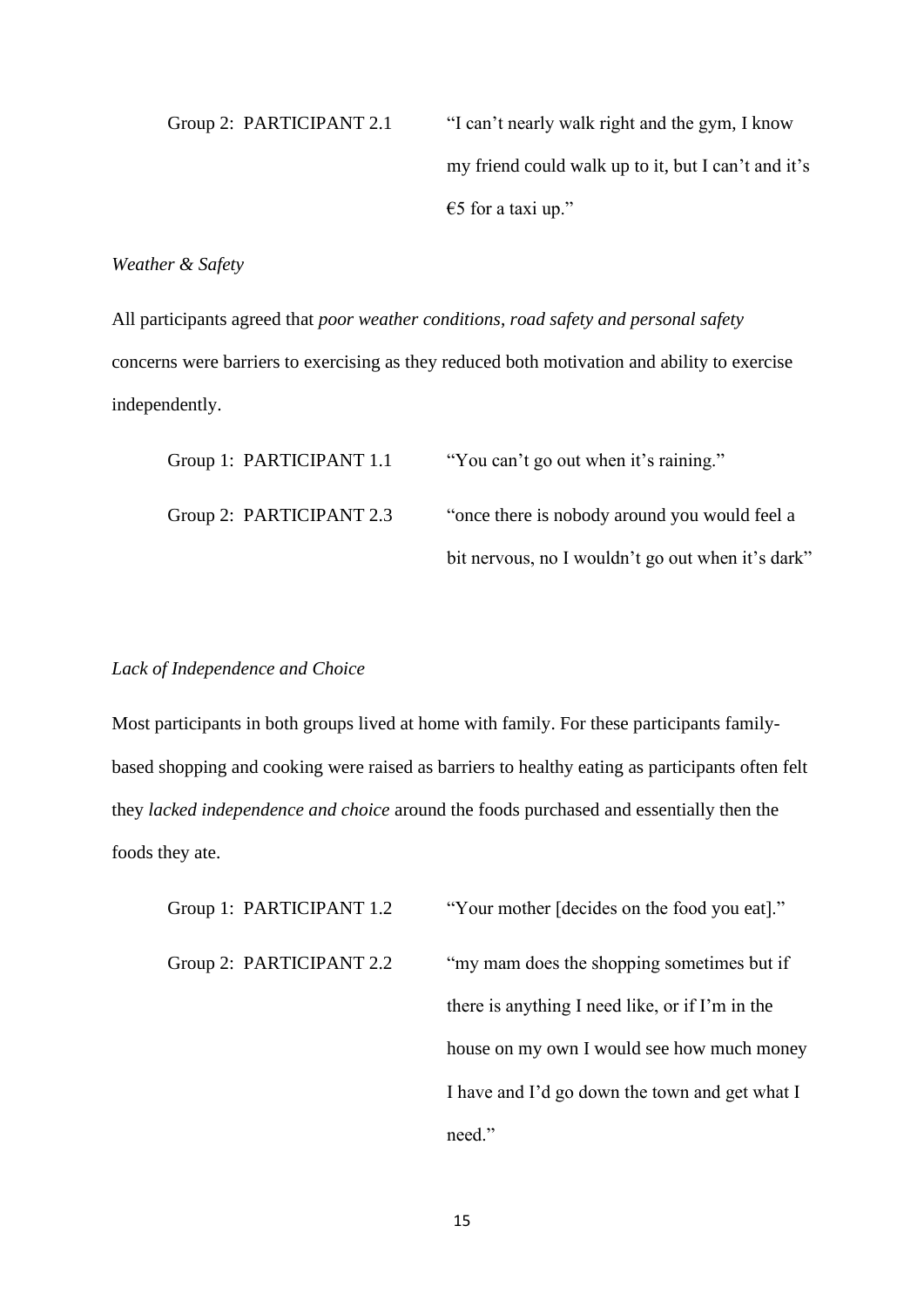*Cost*

Since healthy foods were thought of as more expensive by both groups, *cost of healthy food* became a noted barrier by both groups. Group 2 also noted the expense involved in community exercise facilities.

| Group 1: PARTICIPANT 1.3 | "healthy food is dearer"                        |
|--------------------------|-------------------------------------------------|
| Group 2: PARTICIPANT 2.2 | "[It would be easier to exercise if] there is   |
|                          | somewhere you can go that is free and you don't |
|                          | need to pay."                                   |

# *Environmental Temptations*

When faced with independent food choices in the community, both groups admitted to *struggling to avoid temptations* in cafes or shops.

| Group 1: PARTICIPANT 1.1 | "Or you go in to [a café] to get tea that's the   |
|--------------------------|---------------------------------------------------|
|                          | hard time. Will I have something with that tea or |
|                          | will I have tea on its own?"                      |
| Group 2: PARTICIPANT 2.2 | "when the coffee shop used to be open over        |
|                          | there, there was only, well there was healthy     |
|                          | options like salad but in the other, over in the  |
|                          | hot there was just temptation. Do I go to this or |
|                          | do I go to that? What do I do?"                   |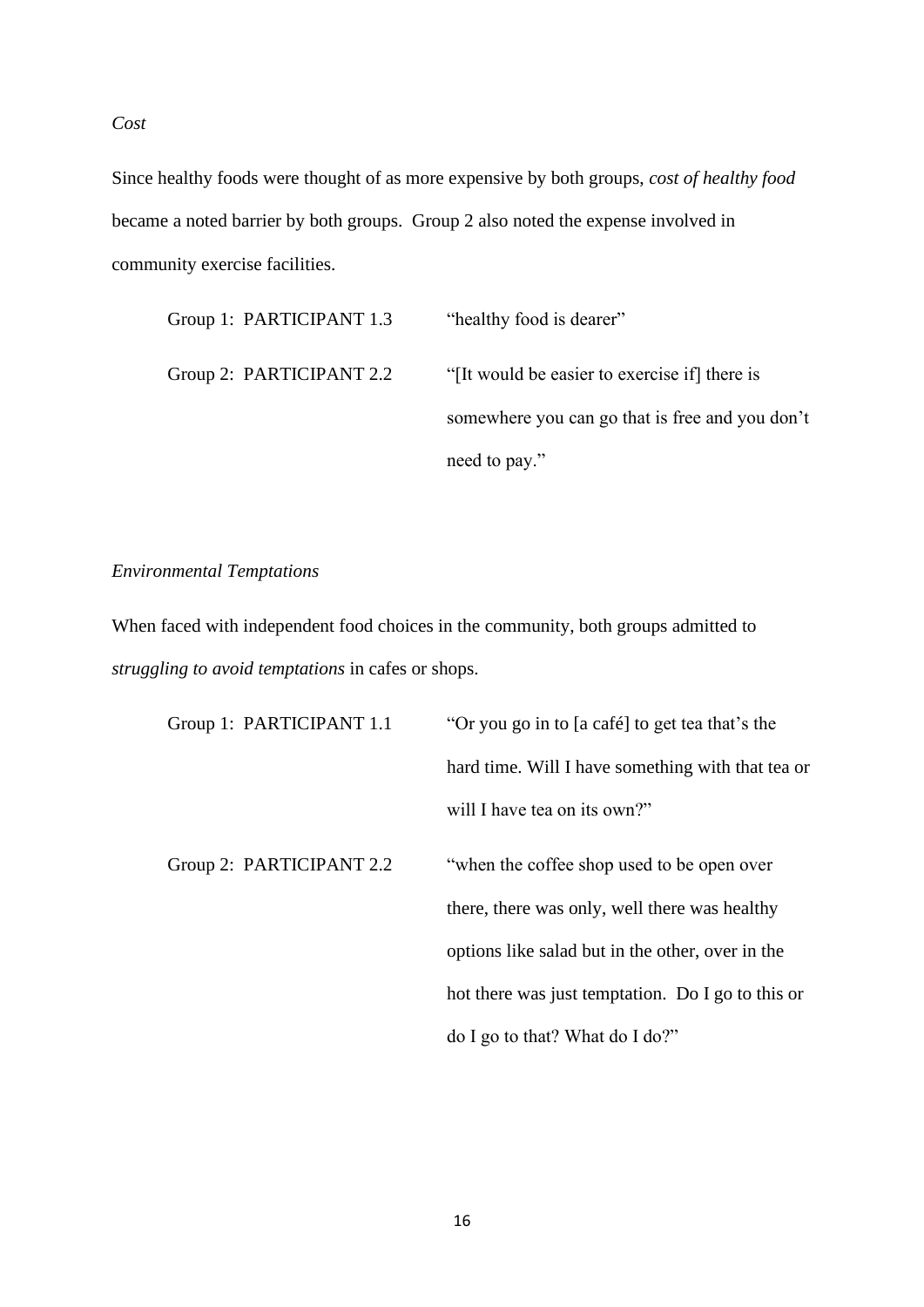## Knowledge Base Themes

Table 6 details emergent themes and sub-themes for each group with respect to knowledge base around health.

*Table 6: Knowledge Base Themes and Sub-Themes by Group* 

| <b>Domain: Knowledge Base</b> |                                                   |         |                             |
|-------------------------------|---------------------------------------------------|---------|-----------------------------|
| <b>Themes</b>                 | <b>Sub-Themes</b>                                 | Group 1 | Group 2                     |
| <b>Healthy Eating</b>         | Types of healthy foods                            |         |                             |
|                               | Types of unhealthy foods                          |         |                             |
|                               | Portion size                                      |         | $\mathcal{L}_{\mathcal{U}}$ |
| <b>Weight Status</b>          | Awareness of being overweight                     |         |                             |
|                               | Association between overweight and reduced health |         | ٦                           |

## *Healthy Eating*

Both groups demonstrated knowledge in relation to commonly known *healthy and unhealthy* 

*foods*, but Group 2 were the only group to mention the importance of *small portions*.

| Group 1: PARTICIPANT 1.3 | "And eat lots of fruit" |
|--------------------------|-------------------------|
| Group 2: PARTICIPANT 2.2 | "[eat] small portions". |

## *Weight Status Awareness*

Overweight participants in both groups *acknowledged that they were overweight* and made references to the past when they hadn't been overweight. Some participants also provided possible reasons for becoming overweight.

```
Group 1: PARTICIPANT 1.1 "I was always thin when I was growing up, until
                      lately. Until I started to eat sweet things until 
                      they come out of my eyes. And I put on weight."
```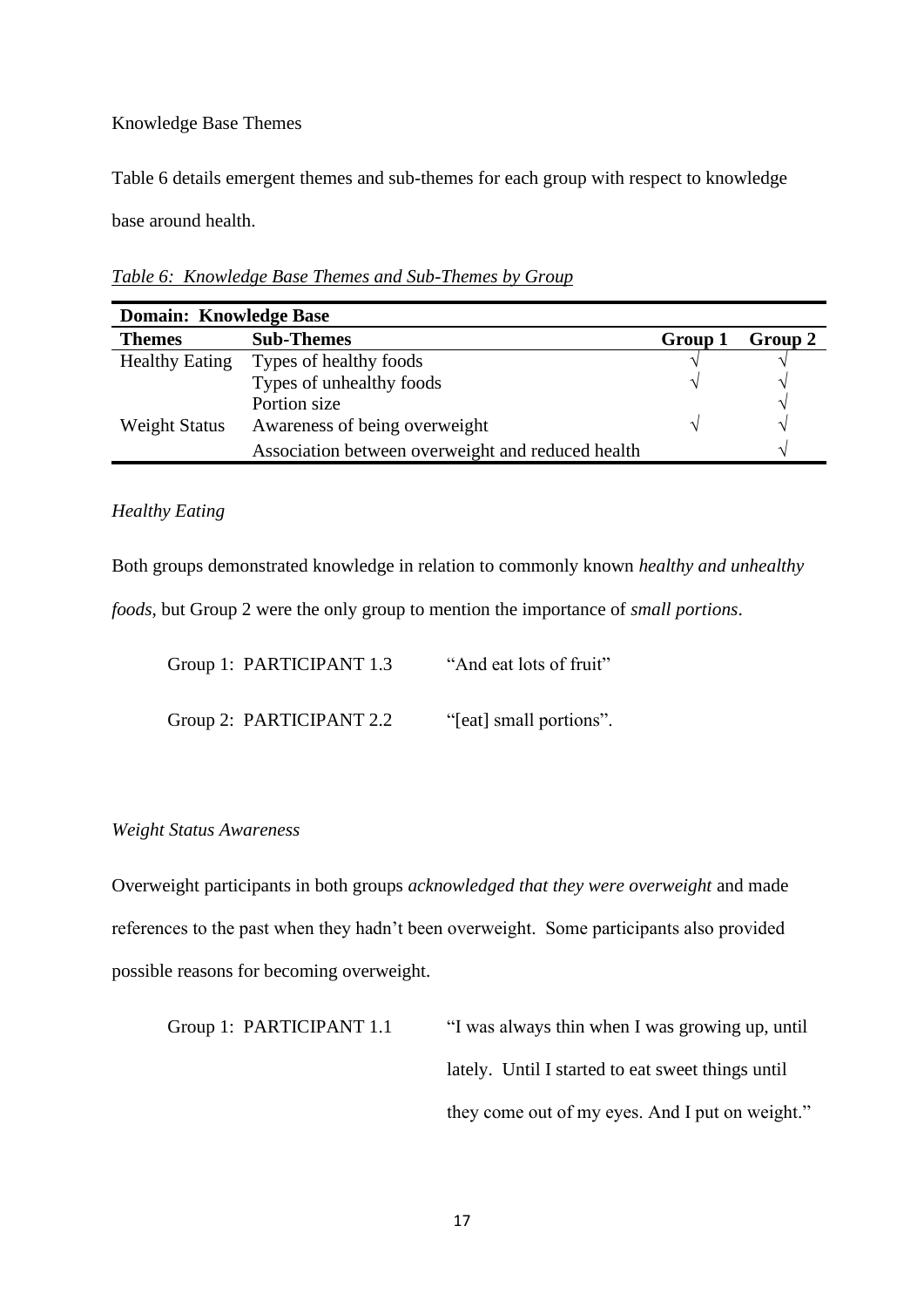The link between being *overweight and reduced health outcomes* was only referred to during Group 2's discussion.

Group 2: PARTICIPANT 2.2 "[when I started putting on weight] I would be all out of breath whenever I walked up the steps or run really fast."

## Current Habits Themes

Table 7 details emergent themes and sub-themes for each group with respect to current eating and leisure habits engaged in.

*Table 7: Current Habits Themes and Sub-Themes by Group* 

| <b>Domain: Current Habits</b>         |                       |         |               |  |
|---------------------------------------|-----------------------|---------|---------------|--|
| <b>Themes</b>                         | <b>Sub-Themes</b>     | Group 1 | Group 2       |  |
| Dietary                               | <b>Healthy habits</b> |         |               |  |
|                                       | Unhealthy habits      |         |               |  |
| <b>Independent Leisure Activities</b> | Physical activities   |         |               |  |
|                                       | Sedentary activities  |         | $\mathcal{N}$ |  |

## *Dietary*

Both groups spoke about *healthy eating habits* by claiming to drink more water, eat more fruit and vegetables and eat smaller amounts of food. Participants from both groups confessed to consuming the occasional treat in coffee shops as *unhealthy eating habits*.

| Group 1: PARTICIPANT 1.3 | "I drank 6 beakers of water yesterday to get my      |
|--------------------------|------------------------------------------------------|
|                          | weight off."                                         |
| Group 2: PARTICIPANT 2.5 | "I'm very fond of a lot of fruit, and I buy a lot of |
|                          | fruit."                                              |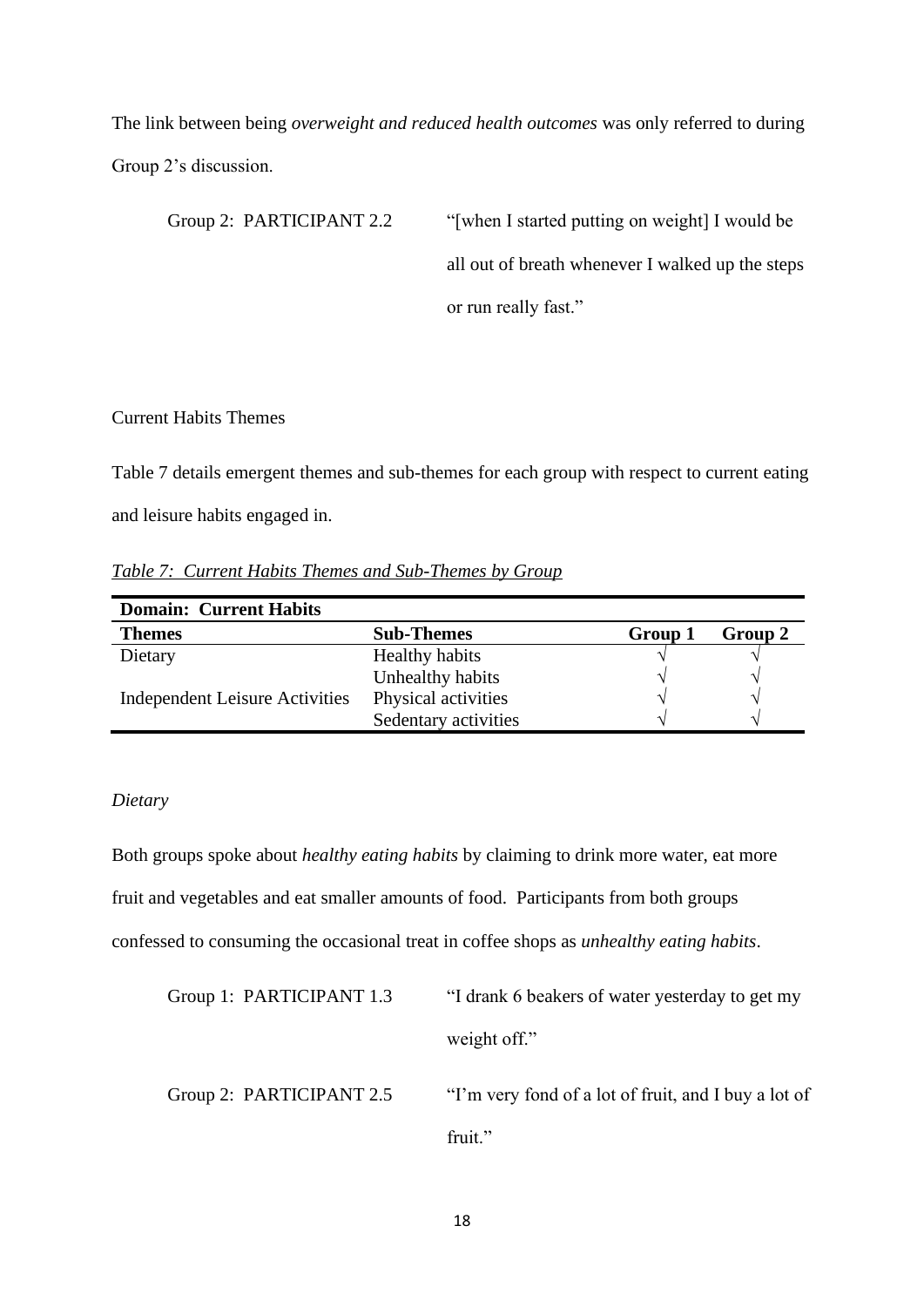Group 1: PARTICIPANT 1.4 "I don't eat too much at home either. I eat my dinner here every day and that does me." Group 1: PARTICIPANT 1.4 "I treat myself every Friday, once a week to a small cup of cappuccino coffee in the [café name]."

Numerous additional *unhealthy eating habits* were stated by Group 1. Discussions relating to regularly eating treats, drinking fizzy drinks and alcohol, and consuming take-away foods occurred with great frequency throughout Group 1's conversation. These habits were not referred to in Group 2's conversation.

| Group 1: PARTICIPANT 1.0 | "I only have coke."                                |
|--------------------------|----------------------------------------------------|
| Group 1: PARTICIPANT 1.2 | "I do [drink alcohol], I do, I do. I'd have three, |
|                          | aye, that's the whole."                            |
| Group 1: PARTICIPANT 1.3 | "my brother gets Chinese on a Saturday, I love"    |
|                          | Chinese yeah, he gets Chinese for the two of us    |
|                          | and we share."                                     |

## *Independent Leisure Activities*

Independent leisure activities were similar for both groups with walking being the main form of *physical activity* and watching TV being the main *sedentary activity* for both groups. Both groups also helped with household chores which provided another form of *physical activity*.

| Group 2: PARTICIPANT 2.5 | "I walk at home and I walk here as well."       |
|--------------------------|-------------------------------------------------|
| Group 1: PARTICIPANT 1.1 | "watch television, sitting down."               |
| Group 1: PARTICIPANT 1.5 | "I just clean my house, water my flowers then." |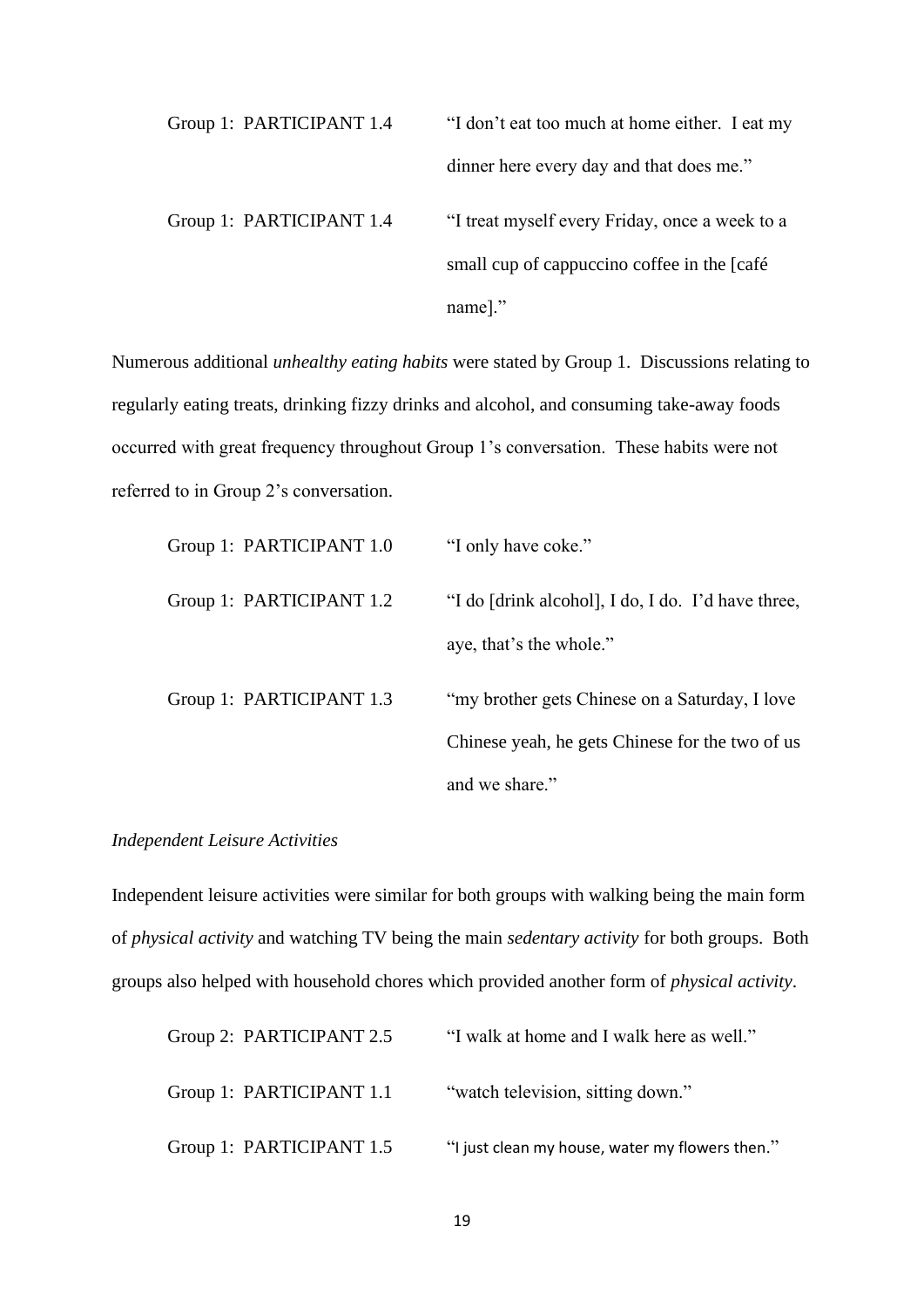#### **Discussion**

The comparison of sub-themes between groups showed numerous similarities while also highlighting some important differences. Similar themes emerged for both groups under all four domains. However, knowledge of healthy options, increased practices of healthy behaviours, and higher levels of motivation towards weight loss differed, with Group 2 demonstrating wider awareness of these factors.

*Facilitators*: All the overweight adults in this study were aware of being overweight and quoted their weight status as a motivator to lose weight. However, weight status was spoken of in terms of actual weight (stones and lbs) with no comprehension of how this relates to a healthy weight or to BMI category. Without the ability to compare actual weight to a specific target it was impossible for participants to understand the amount of weight they needed to lose. Providing a target weight that equates to a 10% weight loss would be advantageous as a starting point for obese adults with intellectual disabilities as a 10% weight loss has been shown to produce significant health gains (Mertens & Gaal, 2000). In fact, many of the studies available suggest that self-perceptions of weight status are distorted in adults with intellectual disabilities, with a tendency towards underestimation, particularly in females (Eden & Randle-Phillips, 2017; Ayaso-Maneiro et al., 2014). A more positive perception may have advantages for self-esteem but may reduce the level of motivation required to achieve and sustain weight loss. While body dissatisfaction is a driver for weight loss (Stice & Shaw, 2002; Johnson & Wardle, 2005), the prevalence of overweight is so high (World Health Organisation, 2019) that it is unlikely that weight status alone provides enough influence for sustained weight loss. Perceptions of others, however, may influence weight loss, since both groups stated being motivated to lose weight after observing other people's healthy behaviours, including the positive results of weight loss. These behavioural processes are social observational learning (Chance, 2014) and vicarious reinforcement (Cooper et al.,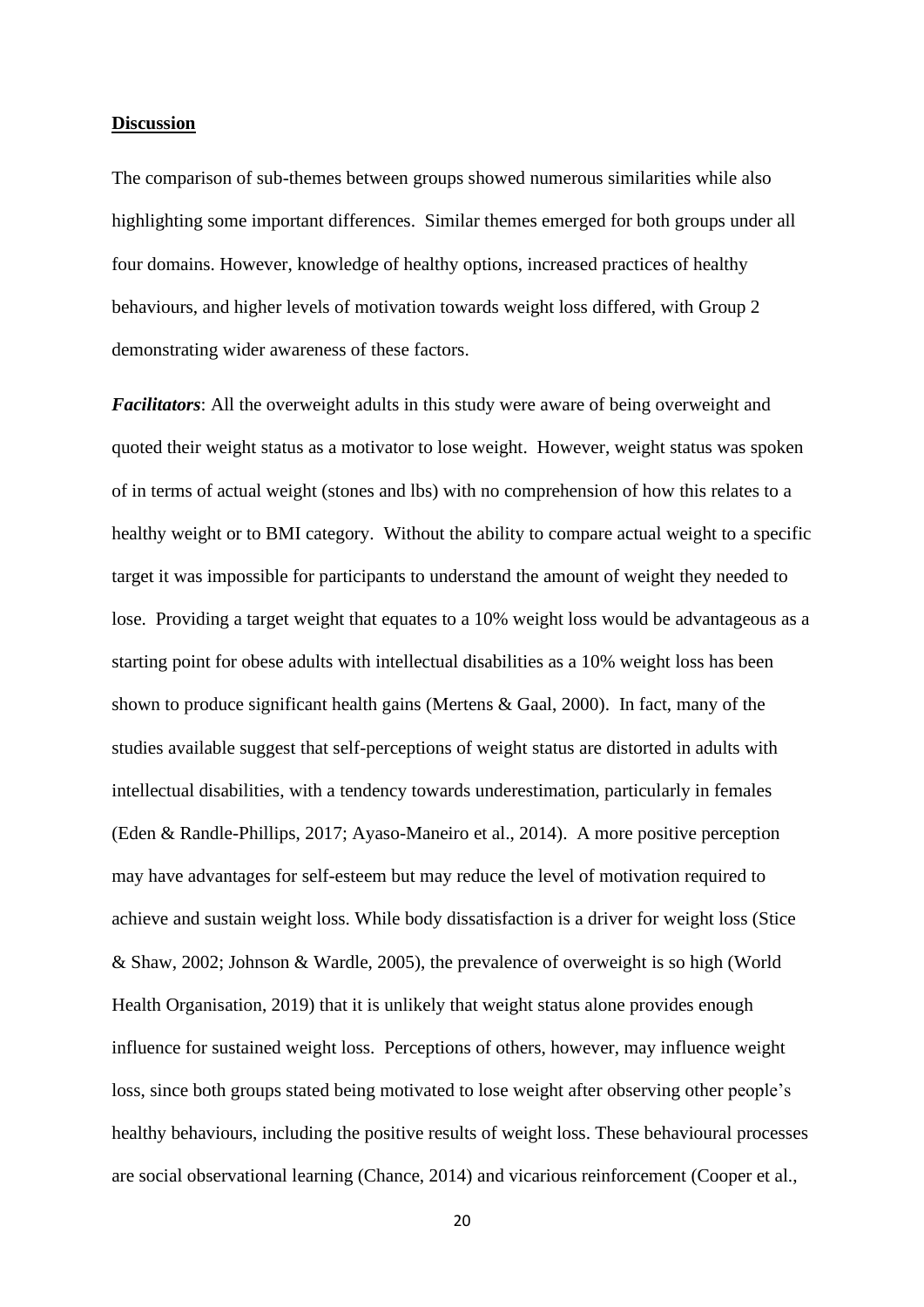2014). Therefore, it may be important to focus on providing positive peer role models in the environments of adults with intellectual disabilities.

Opportunities to engage in exercise, long established as beneficial for weight management and mental health (Callaghan, 2004; Jones et al., 2007), must also be readily available (Mahy et al., 2010; Temple & Walkey, 2007). Both groups noted that home and Service Centres provided them with these opportunities and found that the benefits to their mental health encouraged continued exercise. However, providing opportunities does not guarantee engagement. A major difference between the two groups was that Group 2 discussed engaging in a higher frequency and variety of regular exercise. Therefore, to ensure increased uptake of exercise for adults with intellectual disabilities, we should explore further how to support families and Service Centres in promoting exercise opportunities available and tailoring these to service users' needs and interests.

There was a larger volume of environmental motivators that facilitate healthier lifestyles for Group 2 (see Table 3). Two unique examples of environmental motivators provided by Group 2 were "external reinforcement programmes" and "positive feedback". At the heart of both is positive reinforcement, a proven behavioural technique used to affect behaviour change (Leslie & O'Reilly, 2003; Cooper et al., 2014). Group 2 emphasised these influences motivating them to lose weight and maintain weight loss. In contrast, for Group 1, it may be that unhealthy foods and sedentary lifestyles hold more reinforcing value to them than the external reinforcement programmes and positive feedback provided for more healthy choices. Positive reinforcement has been used successfully in many weight loss interventions with the intellectually disabled population (Fox et al., 1984; Sailer et al., 2006; Bazzano et al., 2009; Martinez-Zaragoza et al., 2016; Saunders et al., 2011). However, the incentives provided in those studies were pre-determined for the group and did not account for individual preferences and motivations, which may account for the variability in individual success.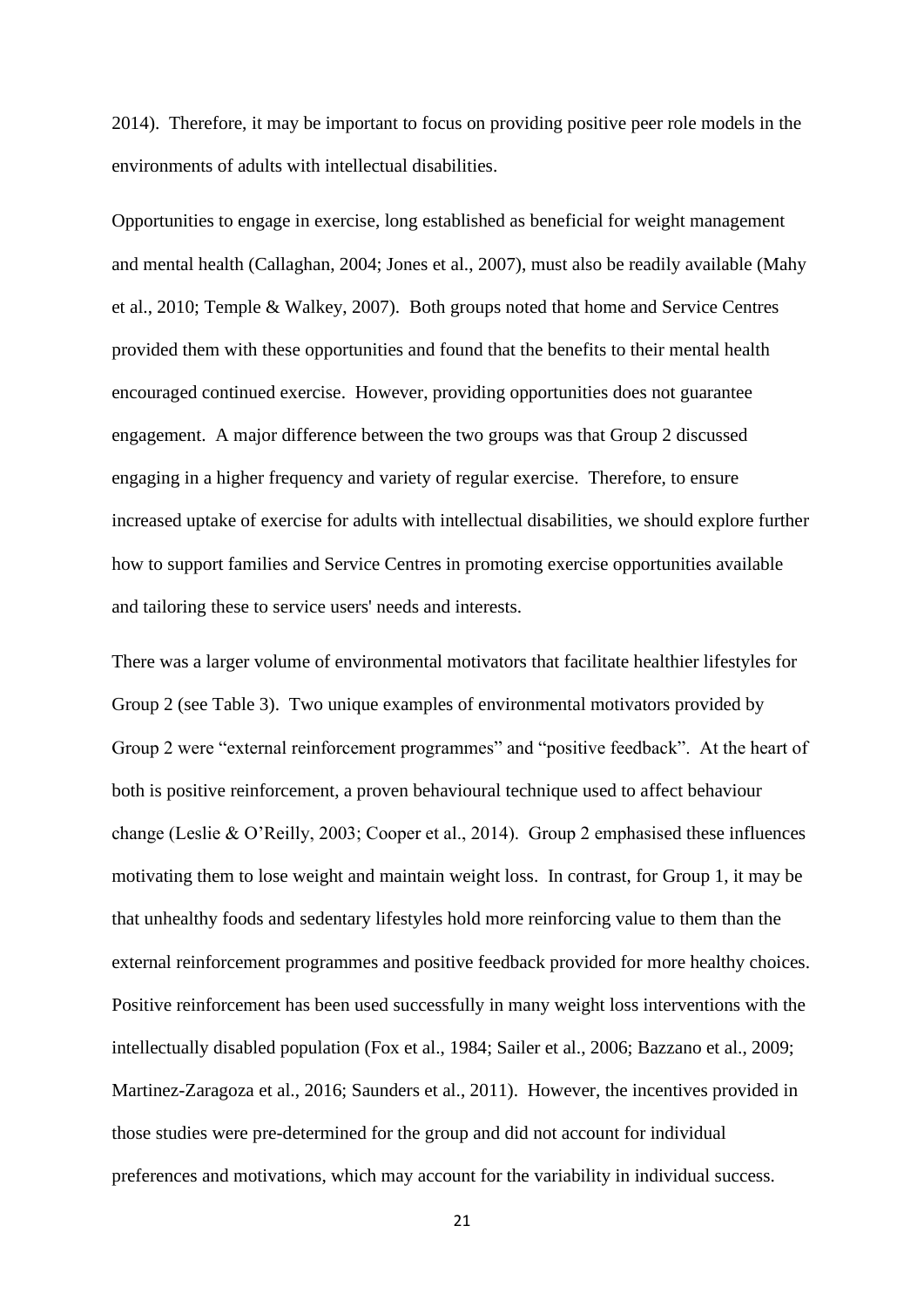Reinforcement functions most effectively when individual preferences are considered (Cooper et al., 2014), therefore, promoting the implementation of individualised reinforcement options that can compete with unhealthy lifestyle choices is something that should be explored for individuals prior to any weight loss intervention. The practicalities and costs of providing this level of service are, however, fraught with difficulties and rely not only on funding but on high levels of commitment from family members and staff who support the adults with intellectual disabilities.

Health Promotion interventions are common within the literature for weight loss with adults with intellectual disabilities, but these have had mixed impact (Marshall et al., 2003; Mann et al., 2006; Geller et al., 2009). By citing health risks associated with being overweight and discussing ways to source healthy meal alternatives Group 2 demonstrated internalisation of health promotion messages delivered by staff. The impact that this internalisation has had on weight loss for this group is hard to quantify, however, this internalisation may be one aspect of facilitation in the process. In a study promoting exercise engagement for middle-aged women, Lenneis and Pfister (2017) credited internalisation of government health messages, relating to the health benefits of exercise for middle-aged females, as a catalyst for exercise engagement. The onset of middle age and the associated health risks prompted the women to take part in the intervention. A similar effect is noted by McDermott (2011) and Dallaire et al. (2012) in relation to health behaviours, demonstrating that knowledge of health risks associated with poor lifestyle choices can increase physical exercise and alter dietary habits. Whilst health promotion interventions are common in the weight loss literature for adults with intellectual disabilities (Bergstrom et al., 2013; Geller et al., 2011; Pett et al., 2013; Marshall et al., 2003; Ewing et al., 2004; Chapman et al., 2005; Mann et al., 2006), the main outcome measure is either anthropometric changes or improvements in health behaviours. It would be useful to measure the level of internalisation of health messages for each individual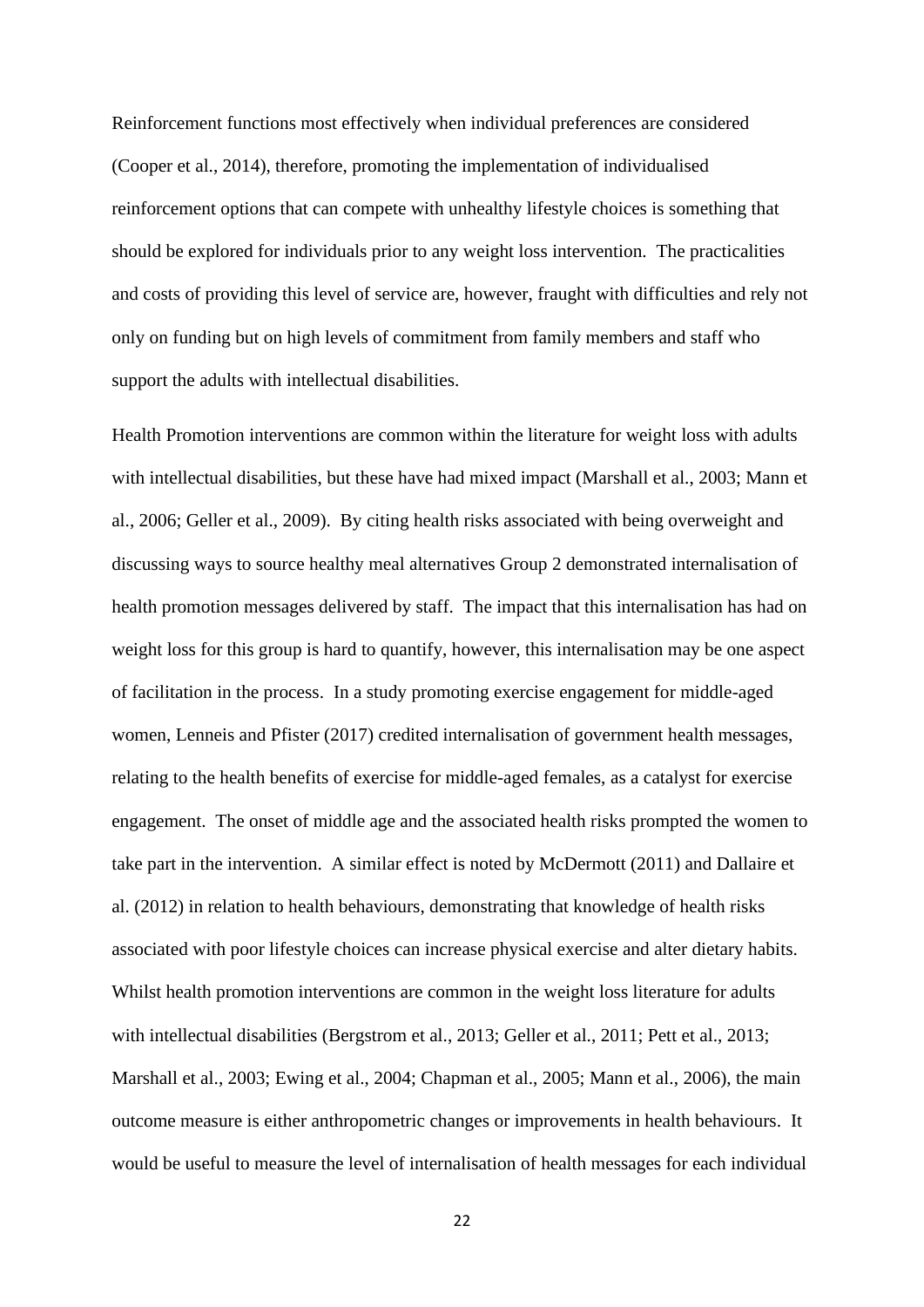and compare this measure to the weight loss achieved to evaluate individual differences and determine the effect of internalisation. At present though, we note that internalisation of health promotion messages may add value and reduce variability if included in the overall framework of a multi-component intervention for weight loss.

*Barriers:* Many of the barriers to successful weight loss were mentioned by both groups, including lack of support from others, lack of choice in accessing healthy foods, perceived high costs associated with healthy eating and exercise options, poor weather conditions, road safety, personal safety and the difficulty of avoiding temptations in the environment. Most of these barriers have been found in other studies (Bodde & Seo, 2009; Temple & Walkley, 2007; Messent et al., 1999; Frey et al., 2005). The main difference between the groups involved the difficulties in accessing community exercise facilities and the expense it incurs. Because very few adults with intellectual disabilities have their own method of transport, accessing community facilities can be challenging. It is possible that Group 2 has more insight into these challenges due to participants engaging in or seeking exercise opportunities from sources other than those provided by the Service Centre, a barrier unique to active adults with intellectual disabilities that was also noted by Temple (2007). This may be an important difference between groups that relates to higher levels of internal motivation for exercise and therefore increased health. Whilst both groups discussed the expense of eating healthy foods another difference arose between the groups when Group 2 added potential solutions by demonstrating ways to problem solve around additional expense within their own environment.

*Knowledge Base:* Kuijken et al. (2015) demonstrated that most adults with a mild or moderate intellectual disability have grasped the basic themes of healthy living. This study also found that both groups were able to identify healthy and unhealthy foods and knew the importance of drinking water. However, Golden and Hatcher (1997) found that knowledge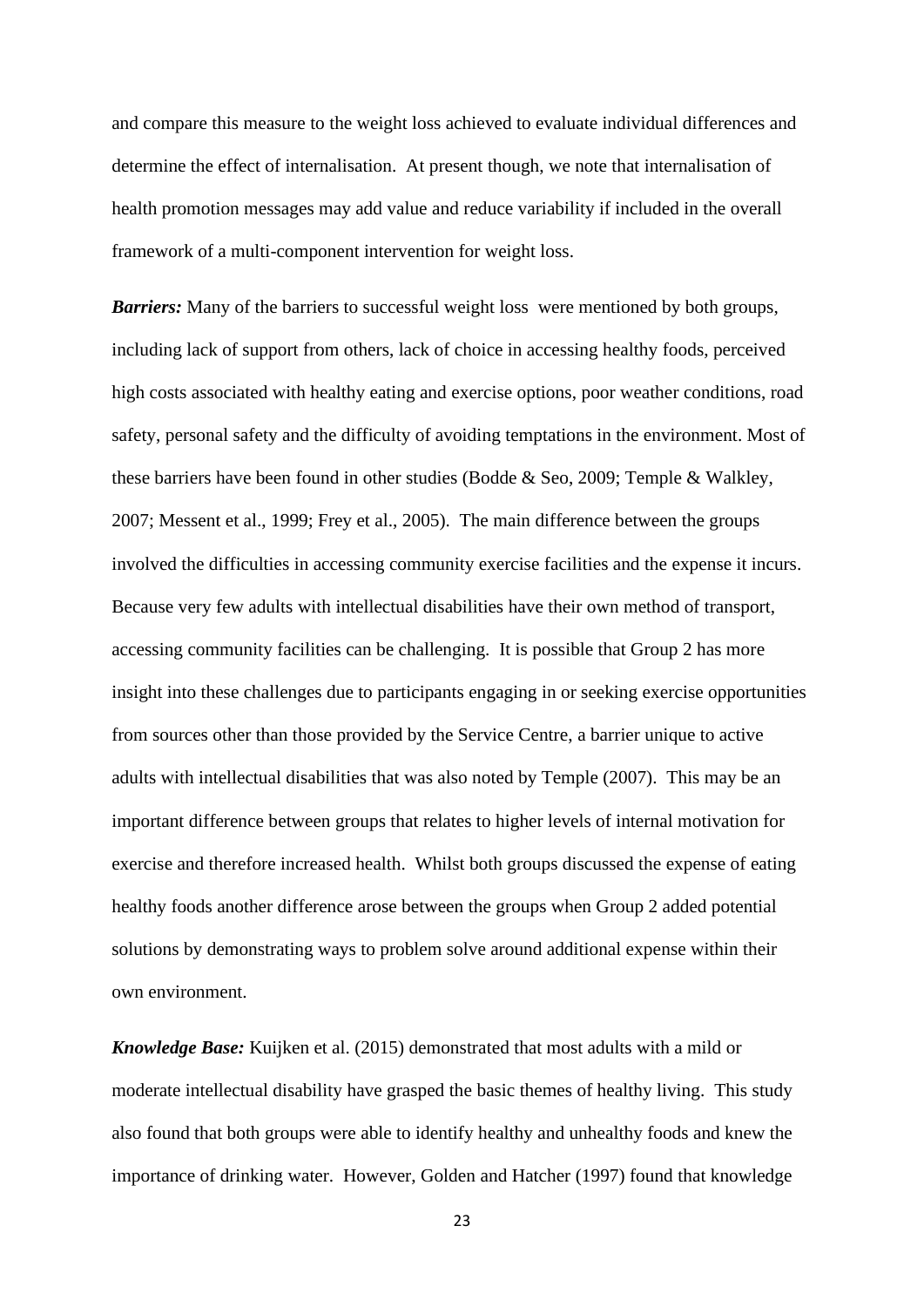alone does not predict successful weight loss. Only Group 2 discussed the link between being overweight and reduced health, and the effect of portion size on weight. Wansink et al. (2005) discovered that larger portions lead to the consumption of more food. Portion sizes appear to be growing and exceeding recommendations both at home and in the food industry (Kairey et al., 2018; Condrasky et al., 2012). As larger portion sizes become the norm, the quantification of how much should be eaten becomes more difficult for all of us and particularly for adults with intellectual disabilities. Knowing that eating less aids weight loss is a step in the right direction, but it would be interesting to see whether actual portion sizes are smaller for adults with intellectual disabilities that manage weight loss, and how close to the recommended portion sizes they are. Portion size education may be a useful addition to any weight loss intervention for adults with intellectual disabilities and those who support them.

*Current Habits:* Both groups reported eating fruit and vegetables, drinking lots of water, and having the occasional treat when they were out. Studies that have tried to document actual food intake for adults with intellectual disabilities have found this to be a challenging task, with most reporting a lack of fruit and vegetables, and a non-balanced diet, biased toward high energy dense foods (Melville et al., 2007). Both groups in this study had a mixed degree of control over their food choices, but the most notable difference in current habits related to Group 1 participants who indicated eating treats in the evenings, regularly drinking alcohol or fizzy drinks and regularly eating take-away foods. With respect to leisure habits both groups spoke about engaging in similar types of physical (walking) and sedentary (watching TV) activities. It is possible that Group 2 may engage in more exercise as a leisure activity since they appear more motivated, however, without an actual measure this is not possible to ascertain.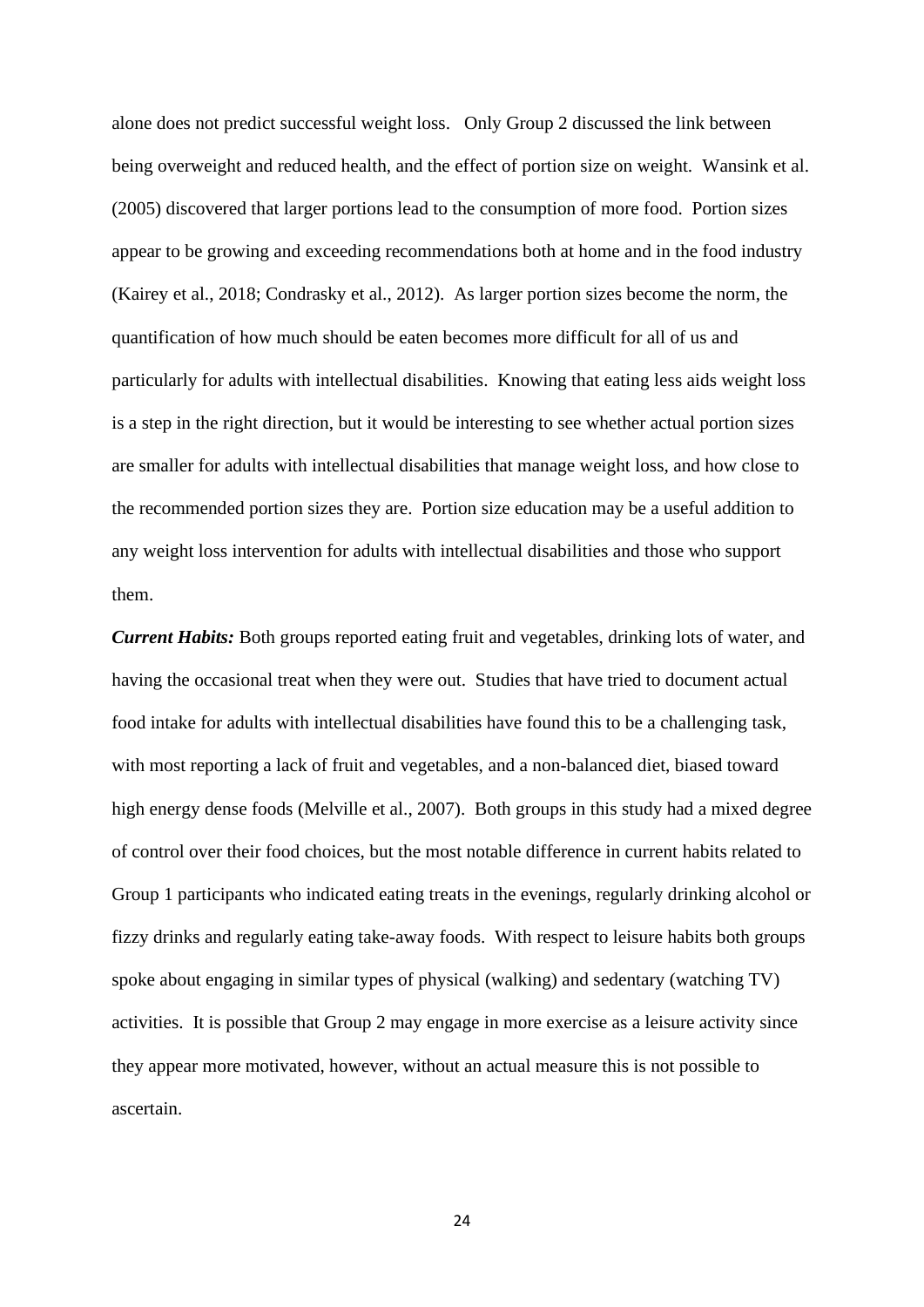#### Limitations

This study involved a small convenience sample of participants which limits generalisation of the results. Nonetheless, the main findings of the study warrant future exploration on a larger scale. The recruitment of Group 2 participants was based on subjective weight losses identified by the Service Manager. While this lacked rigour, significant weight loss is difficult to achieve for this population, and so gaining insight into the perspectives of those who have achieved noticeable weight loss is worth examining. Lastly, since this sample involved adults with a mild or moderate intellectual disability, the results may not be applicable to those with a severe or profound intellectual disability. However, since adults with a mild or moderate intellectual disability are the most at-risk for obesity, pinpointing factors that aid weight loss for this population is paramount.

## Conclusion

To conclude, the two groups encountered many similar experiences across the four domains, in line with previous findings (Bodde & Seo, 2009; Temple & Walkley, 2007; Messent et al., 1999; Frey et al., 2005; Kuijken et al., 2016; Mahy et al., 2010). The influence of family support was noted by both groups as important, particularly in relation to food choices. Carer support has been shown to affect individual outcomes (Fox et al., 1985; Zoppo and Asteria, 2008; Hamilton et al., 2007) and should therefore be noted as a factor that influences each individual's achievement of weight loss. However, several differences between groups that may strongly influence weight loss were also identified and add to the available literature. These were internalisation of *health promotion messages* which make the link between overweight and reduced health, motivated by effective *external reinforcement programmes* and *positive feedback*, and the presence of *healthier dietary habits* that lack regular consumption of treats, alcohol, fizzy drinks and take-away foods. Ensuring internalisation of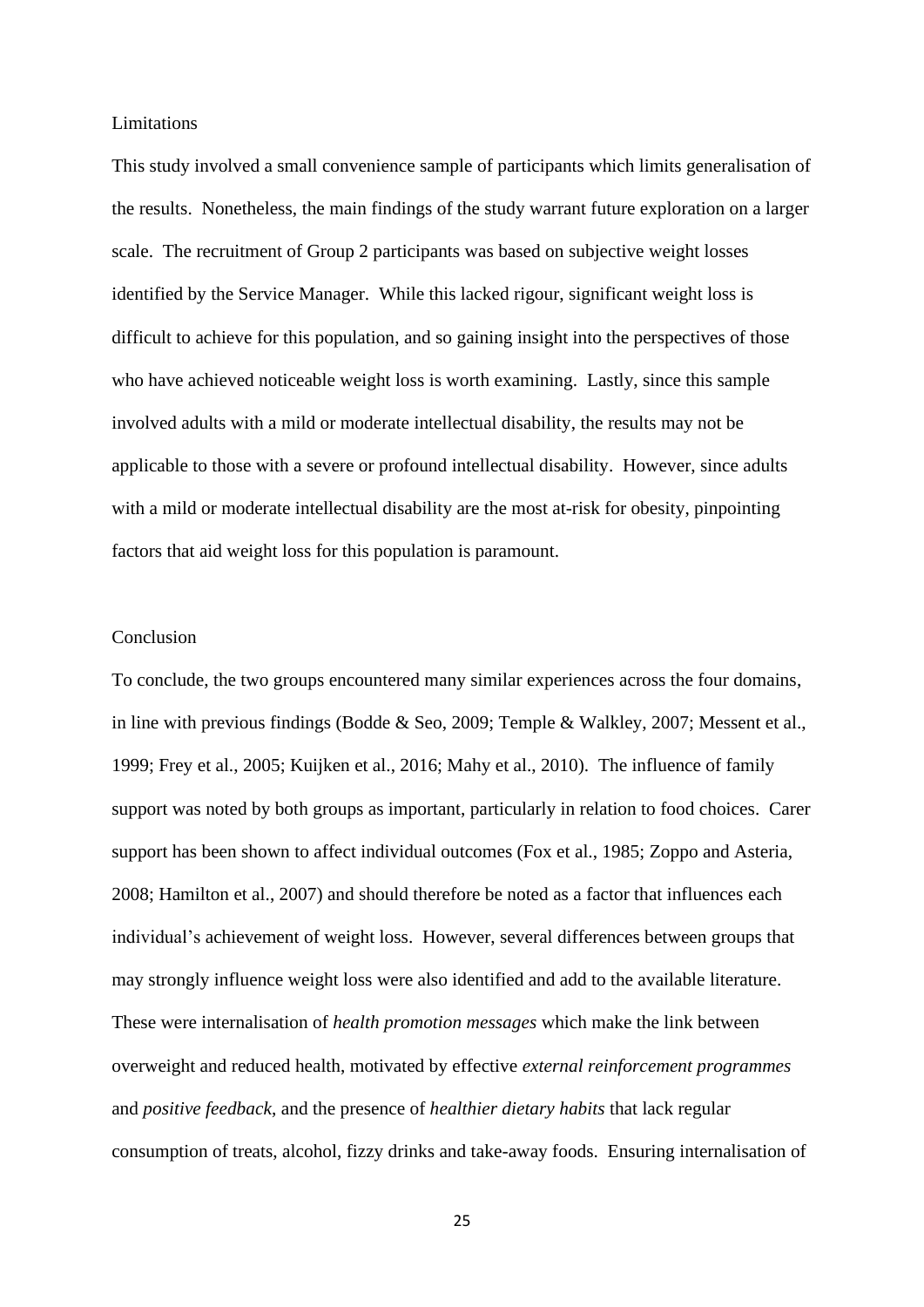health messages and increasing knowledge around the health value of food would be a worthwhile addition to any weight loss intervention. Providing suggestions of healthy substitutes or alternatives to treats, alcohol, fizzy drinks and take-away foods, whilst supporting adoption of these new habits through effective and individualised reinforcement systems and positive feedback appears to be paramount to successful and sustainable weight loss for adults with intellectual disabilities.

#### **References**

Asbury, J.E. (1995), Overview of focus group research, *Qualitative Health Research, Vol 5 (4), 414-420.*

Ayaso-Maneiro, J., Domingues-Prado, D.M. & Garcia-Soidan, J.L. (2014), Influence of weight loss therapy programs in body image self-perception in adults with intellectual disabilities, *International Journal of Clinical and Health Psychology, 14, 178-185.*

Bazzano, A.T., Zeldin, A.S., Shihady-Diab, I.R., Garro, N.M., Allevato, N.A., Lehrer, D. & WRC Project Oversight Team (2009), The Healthy Lifestyle Change Program: A pilot of a community-based health promotion intervention for adults with developmental disabilities, *American Journal of Preventative Medicine, 37 (6SI), S201-S208).*

Bergstrom, H., Hagstromer, M., Hagberg, J. & Elinder, L.S. (2013), A multi-component universal intervention to improve diet and physical activity among adults with intellectual disabilities in community residences: A cluster randomised control trial, *Research in Developmental Disabilities, 34, 3847-3857.*

Bodde, A.E & Seo, D. (2009), A review of social and environmental barriers to physical activity for adults with intellectual disabilities, *Disability and Health Journal, Vol 2, 57-66* 

Braun, V., & Clarke, V. (2006), Using thematic analysis in psychology, *Qualitative Research in Psychology, 3 (2), 77-101.*

Callaghan, P. (2004), Exercise: a neglected intervention in mental health care?, *Journal of Psychiatric and Mental Health Nursing, 11, 476–483.*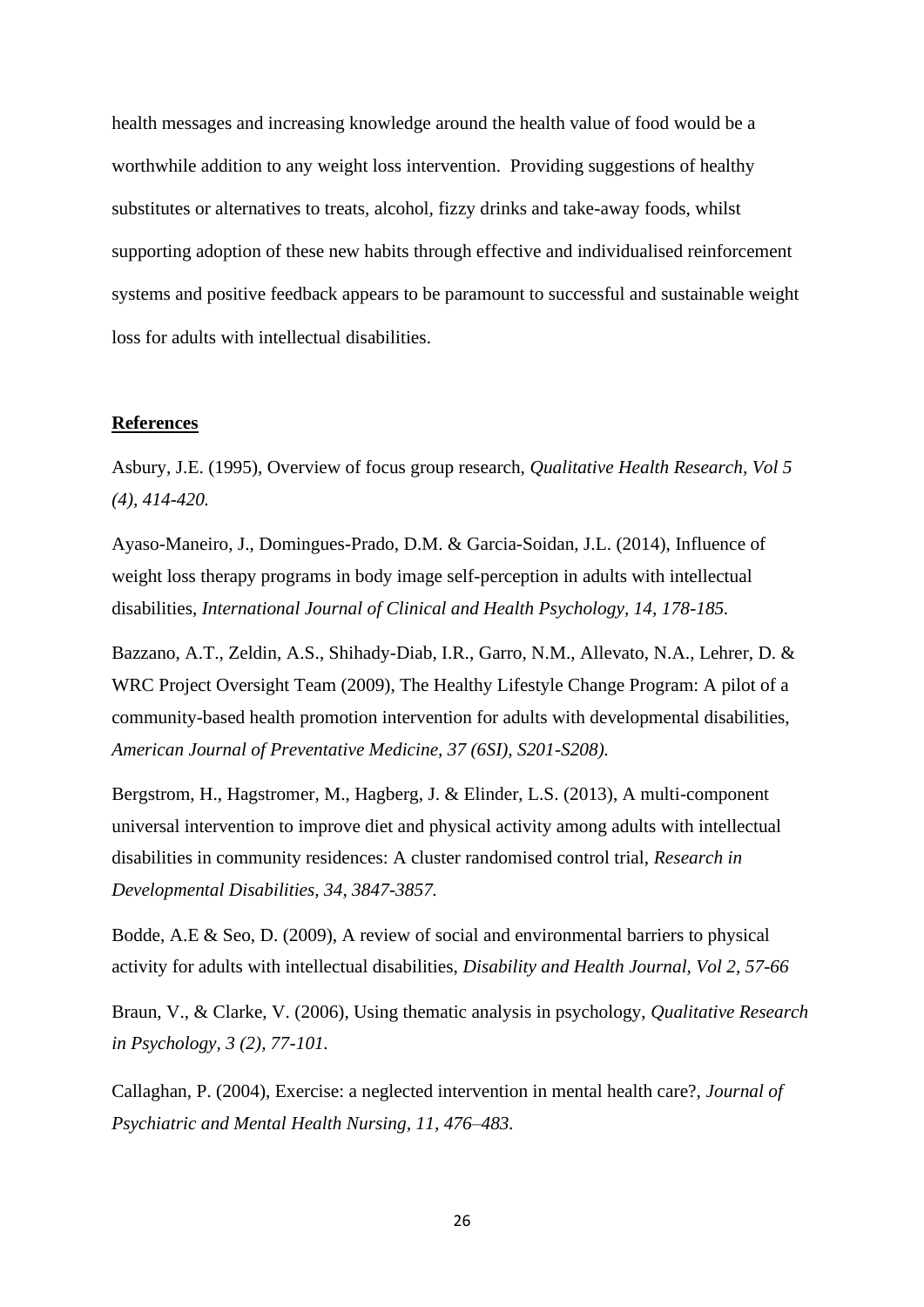Chapman, M.J., Craven, M.J. & Chadwick, D.D. (2005), Fighting Fit?: An evaluation of health practitioner input to improve healthy living and reduce obesity for adults with learning disabilities, *Journal of Intellectual Disabilities, Vol 9 (2), 131-144.*

Chance, P. (2014), *Learning and Behaviour: 7th Edition,* Wadsworth: Cengage Learning.

Cooper, J.O., Heron, T.E. & Heward, W.L. (2014), Applied Behavior Analysis; 2<sup>nd</sup> Edition, *Pearson Education Limited; USA.* 

Condrasky, M., Ledikwe, J.H., Flood J.E. & Rolls, B.J. (2012), Chefs' Opinions of Restaurant Portion Sizes, *Obesity, Vol. 15 (8), 2086-2094.*

Dallaire, C., Lemyre, L. & Krewski, D. (2012), The Gap Between Knowing and Doing: How Canadians Understand Physical Activity as a Health Risk Management Strategy, *Sociology of Sport Journal, 29, 325-347.*

Eden, K. & Randle-Phillips, C. (2017), Exploration of body perception and body dissatisfaction in young

adults with intellectual disability*, Research in Developmental Disabilities, 71, 88-97.*

Ewing, G., McDermott, S., Thomas-Kogar, M., Whitner, W. & Pierce, K. (2004), Evaluation of a cardiovascular health program for participants with mental retardation and normal learners, *Health Education & Behavior, Vol 31 (1), 77-87.*

Frey, G.C., Buchanan, A.M. & Rosser-Sandt, D.D. (2005), "I'd Rather Watch TV"; An examination of Physical Activity in Adults with Mental Retardation, *Mental Retardation, Vol 43(4), 241-254.*

Fox, R.A., Haniotes, H. & Rotatori, A. (1984), A streamlined weight loss program for moderately retarded adults in a sheltered workshop setting, *Appl Res Ment Retard, 5:69-79*

Fox, R.A., Rosenberg, R., Rotatori, A.F. (1985), Parent involvement in a treatment program for obese retarded adults, *J Behav Ther Exp Psychiatry, 16: 45-8*

Gates, B. & Waight, M. (2007), Reflections on conducting focus groups with people with learning disabilities, *Journal of Research in Nursing, Vol 12(2), 111-126*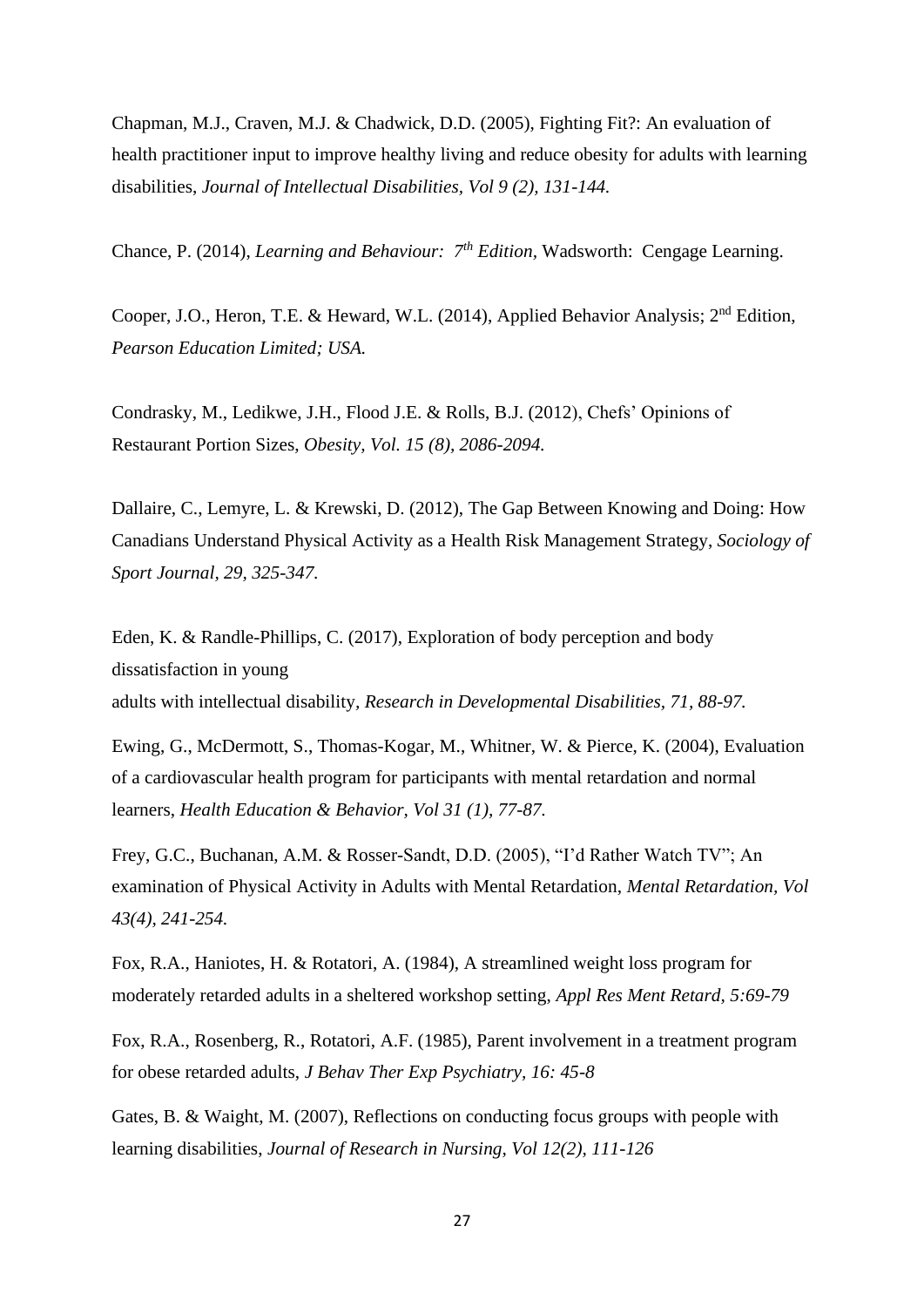Geller, J. & Crowley, M. (2009), An Empowerment Group Visit Model as Treatment for Obesity in Developmentally Delayed Adults, J Dev Phys Disabil, 21:345–353, DOI 10.1007/s10882-009-9147-7.

Gilbert, T. (2004), Involving people with learning disabilities in research: issues and possibilities, *Health and Social Care in the Community, 12(4), 298-308.*

Golden, E. & Hatcher, J. (1997), Nutritional knowledge and obesity of adults in community residences, *Mental Retardation, Vol 35 (3), 177-184.*

Guest, G., MacQueen, K.M. & Namey, E.E. (2012), Applied Thematic Analysis: Chapter 1 – Introduction to Applied Thematic Analysis, Retrieved 10<sup>th</sup> January 2019 from [https://www.sagepub.com/sites/default/files/upm-binaries/44134\\_1.pdf](https://www.sagepub.com/sites/default/files/upm-binaries/44134_1.pdf)

Hamilton, S., Hankey, C.R., Miller, S., Boyle, S. & Melville, C.A. (2007), A review of weight loss interventions for adults with intellectual disabilities, *Obesity Reviews, 8, 339-345.*

Harris, L., Melville, C., Murray, H. & Hankey, C. (2018), The effects of multi-component weight management interventions on weight loss in adults with intellectual disabilities and obesity: A systematic review and meta-analysis of randomised control trials, *Research in Developmental Disabilities, 72, 42-55.*

Heller, T., Ying, G., Rimmer, J.H. & Marks, B.A. (2002), Determinants of Exercise in Adults with Cerebral Palsy, *Public Health Nursing Vol. 19 No. 3, pp. 223–231.*

Hsieh, K., Rimmer, J.H & Heller, T. (2014), Obesity and associated factors in adults with intellectual disability, *Journal of Intellectual Disability Research, Vol 58, Part 9: 851-863.*

Johnson, F. & Wardle, J. (2005), Dietary Restraint, Body Dissatisfaction, and Psychological Distress: A Prospective Analysis, *Journal of Abnormal Psychology, 114 (1), 119-125.*

Jones, M.C., Walley, R.M., Leech, A., Paterson, M., Common, S. & Metcalf, C. (2007), Behavioral and Psychosocial Outcomes of a 16-Week Rebound Therapy-Based Exercise Program for People with Profound Intellectual Disabilities, *Journal of Policy and Practice in Intellectual Disabilities, Volume 4 (2), 111–119.*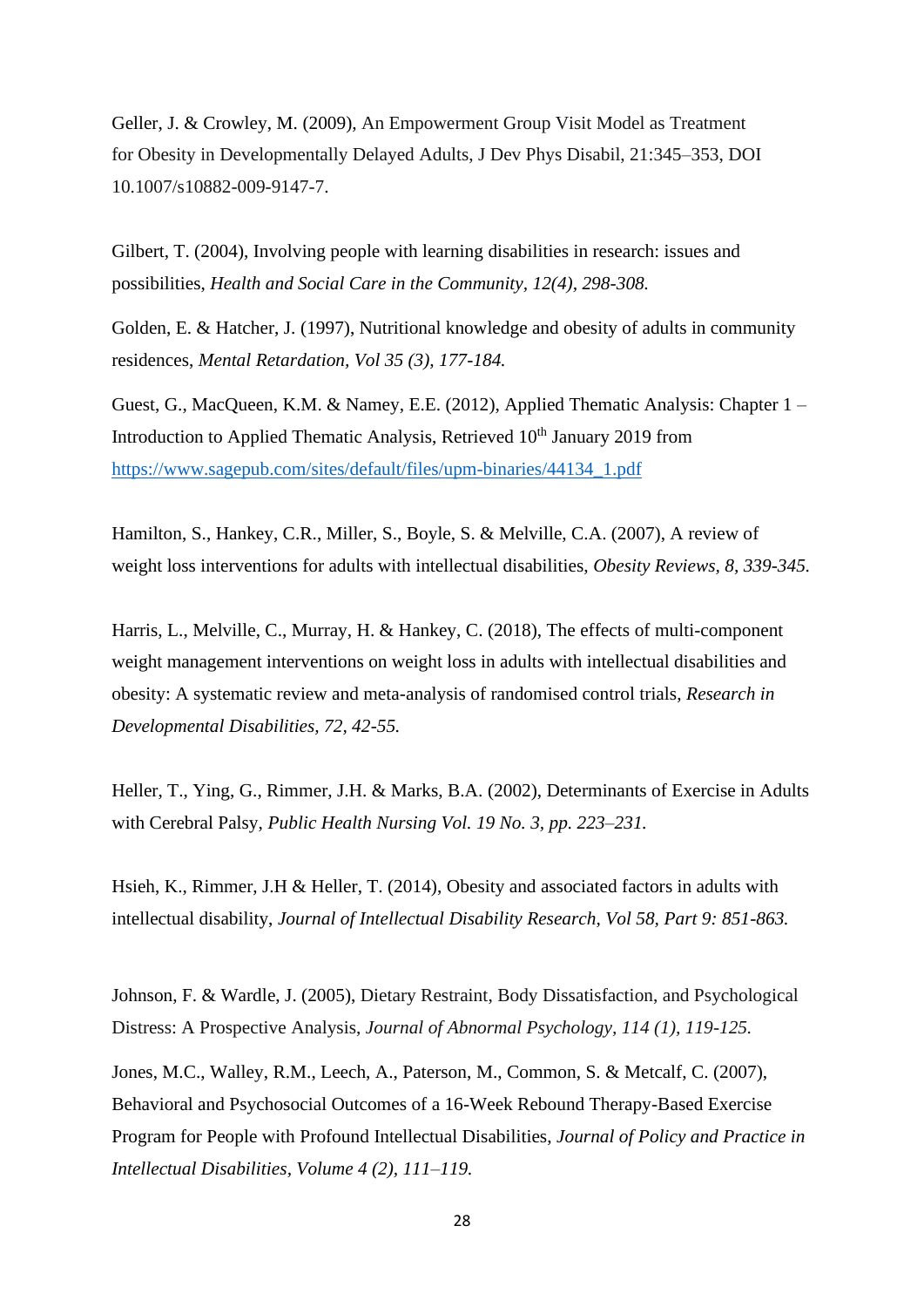Kaehne, A. & O'Connell, C. (2010), Focus groups with people with learning disabilities, *Journal of Intellectual Disabilities, Vol 14 (2), 133-145, doi: 10.1177⁄1744629510381939.*

Kairey, L., Matvienko-Sikar, K., Kelly, C., McKinley, M.C., O'Connor, E.M., Kearney, P.M. et al. (2018), Plating up appropriate portion sizes for children: a systematic review of parental food and beverage portioning practices*, Obesity Reviews 19, 1667–1678, doi: 10.1111/obr.12727.*

Koritsas, S. & Iacono, T. (2016), Weight, nutrition, food choice, and physical activity in adults with intellectual disability, *Journal of Intellectual Disability Research, Vol 60 (4), 355- 364.*

Krahn, G.L., Klein-Walker, D. & Correa-De-Araujo, R. (2019), Persons with Disabilities as an Unrecognized Health Disparity Population, *American Journal of Public Health, Vol 105 (S2), s198-s206.*

Kruegar, R. & Casey, M. (2015), Focus Groups; A practical guide for applied research (Fifth Edition), *Sage Publications Inc*

Kuijken, N.M.J, Naaldenberg, J., Nijhuis-van der Sanden, M.W. & van Schrojenstein-Lantmann de Valk, H.M.J. (2016), Healthy Living According to Adults with Intellectual Disabilities; towards tailoring health promotion initiatives, *Journal of Intellectual Disability Research, 60(3), 228-241*

Lenneis, V. & Pfister, G. (2017), Health messages, middle-aged women and the pleasure of play, *Annals of Leisure Research, Vol 20, No 1, 55-74.*

Leslie, J.C. & O'Reilly, M.F. (2003), Behaviour Analysis: Foundations and Applications to Psychology, *Psychology Press; New York*

Mahy, J., Shields, N., Taylor, N.F. & Dodd, K.J. (2010), Identifying facilitators and barriers to physical activity for adults with Down syndrome, *Journal of Intellectual Disability Research, 54(9), 795-805.*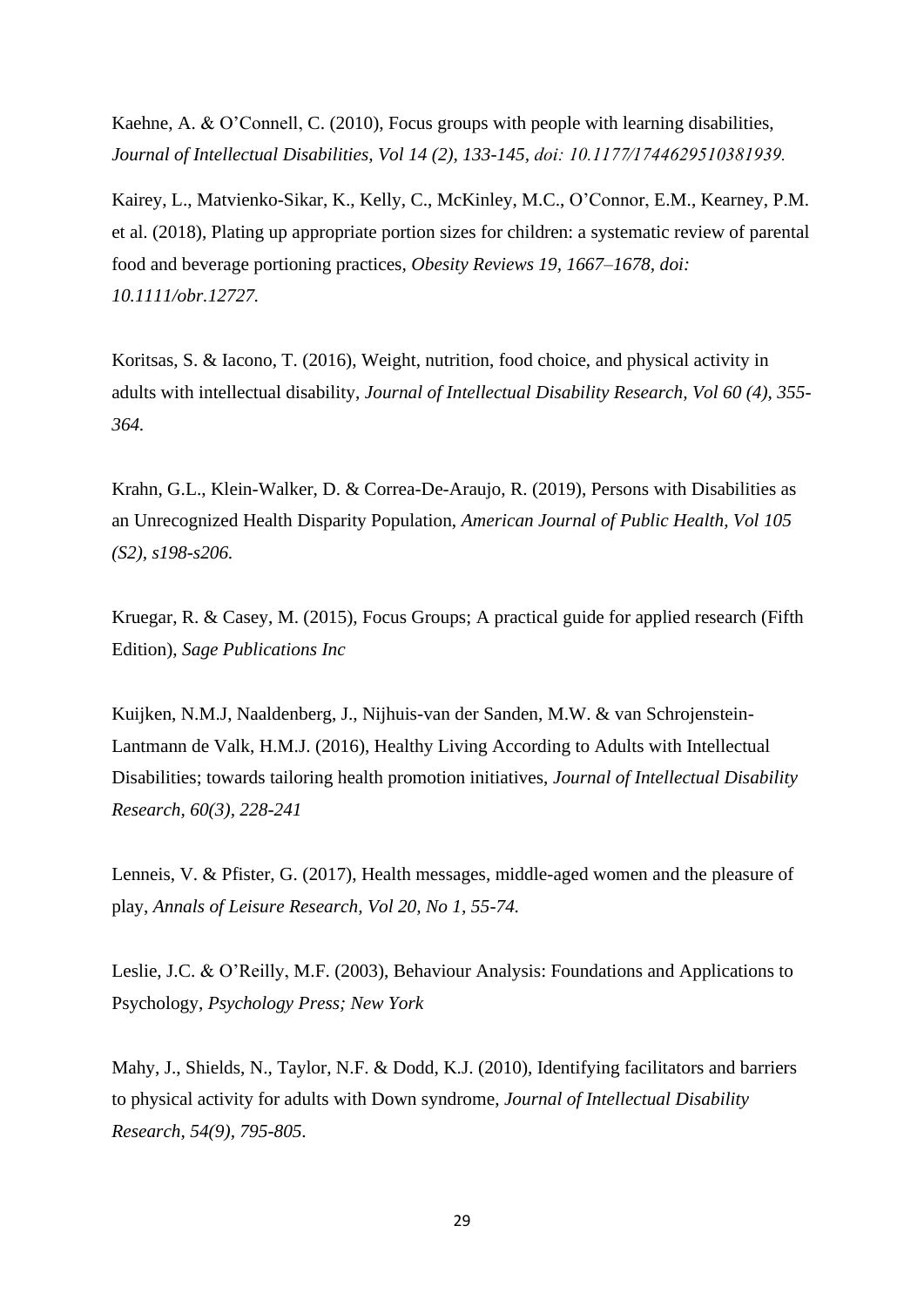Mann, J., Zhou, H., McDermott, S. & Poston, M.B. (2006), Healthy Behavior Change of Adults with Mental Retardation: Attendance in a Health Promotion Program, *American Journal on Mental Retardation, Vol 111 (1), 62-73.*

Marks, D.F., Murray, M. & Estacio, E.V. (2018), Health Psychology: Theory, Research & Practice, *Sage Publications Limited: London.*

Marshall, D., McConkey, R. & Moore, G. (2003), Obesity in people with intellectual disabilities: the impact of nurse-led health screenings and health promotion activities, *Journal of Advanced Nursing, 41 (2), 147-153.*

Martinez-Zaragoza, F., Campillo-Martinez, J.M. & Ato-Garcia, M. (2014), Effects on physical health of a multicomponent programme for overweight and obesity for adults with intellectual disabilities, *Journal of Applied Research in Intellectual Disabilities, 29, 250-265.*

McDermott, L. (2011), "Doing something that's good for me": Exploring intersections of Physical Activity and Health, Retrieved on 6<sup>th</sup> January 2020 from [https://www.academia.edu/5172906/Doing\\_something\\_thats\\_good\\_for\\_me\\_Exploring\\_inters](https://www.academia.edu/5172906/Doing_something_thats_good_for_me_Exploring_intersections_of_physical_activity_and_health) ections of physical activity and health

Melville, C.A., Hamilton, S., Hankey, C.R., Miller, S. & Boyle, S. (2007), The prevalence and determinants of obesity in adults with intellectual disabilities, *The International Association for the Study of Obesity, Obesity Reviews, 8, 223–230.*

Messent, P.R., Cooke, C.B. & Long, J. (1999), Primary and secondary barriers to physically active healthy lifestyles for adults with learning disabilities, *Disability and Rehabilitation, 21(9), 409-419.*

Mikulovic, J., Vanhelst, J., Salleron, J., Marcellini, A., Compte, R., Fardy, P.S. & Bui-Xuan, G. (2014), Overweight in intellectually disabled population: Physical, behavioural and psychological characteristics, *Research in Developmental Disabilities, 35, 153-161.*

National Institute for Health and Care Excellence (2014), Obesity: Identification, assessment and management*, Retrieved 20 October 2016 from* [www.nice.org.uk/guidance/cg189](http://www.nice.org.uk/guidance/cg189)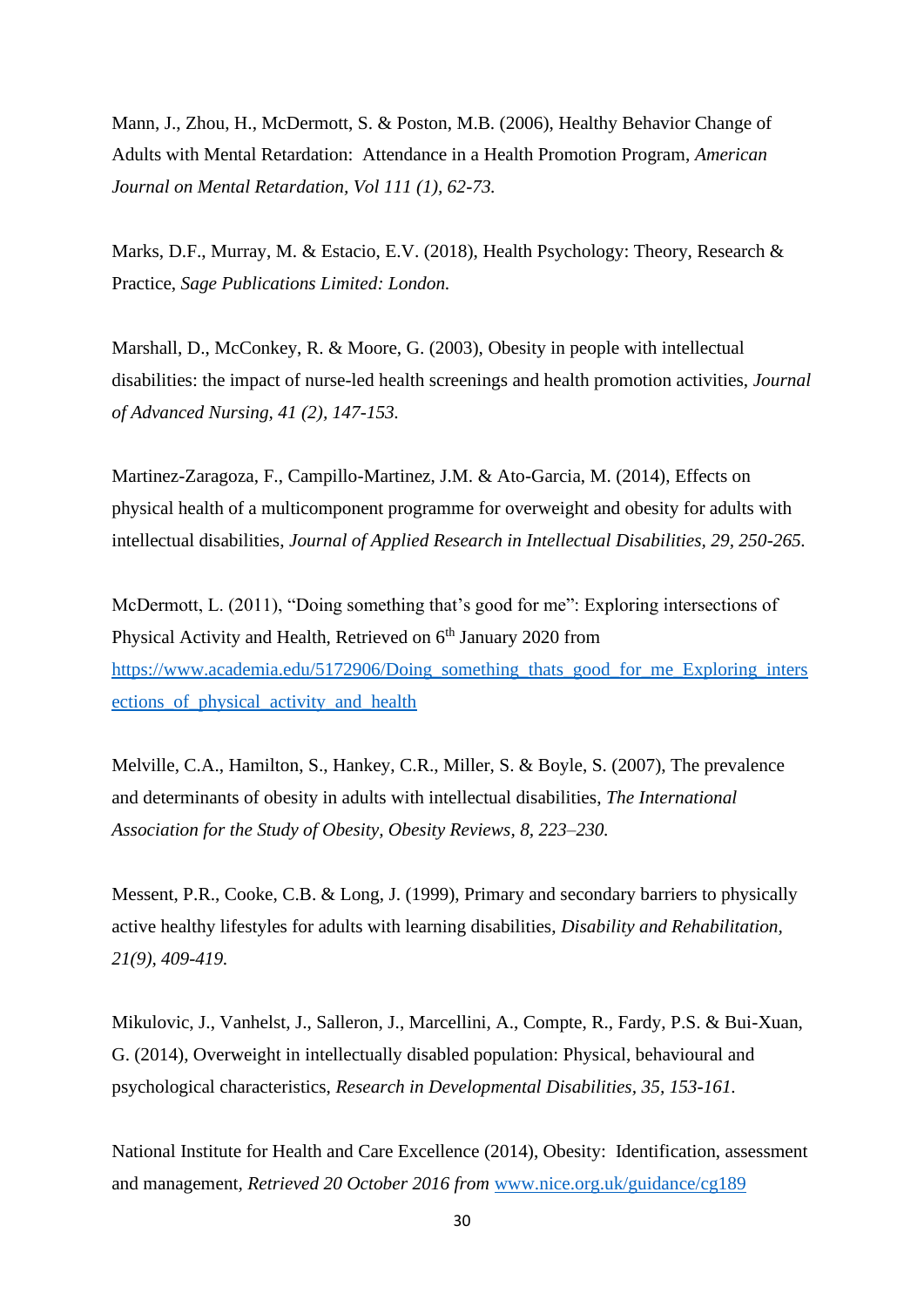Pett, M., Clarke, L., Eldredge, A., Cardell, B., Jordan, K., Chambless, C. & Burley, J. (2013), Effecting Healthy Lifestyle Changes in Overweight and Obese Young Adults with Intellectual Disability, *American Journal on Intellectual and Developmental Disabilities, Vol 118 (3), 224-243.*

Sailer, A.B., Miltenberger, R.G., Johnson, B., Zetocha, K., Egemo-Helm, K. & Hegstad, H. (2006), Evaluation of a weight loss treatment program for individuals with mild mental retardation, *Child & Family Behavior Therapy, 28:2, 15-28.*

San, H.Y., Yilmaz, M., Serin, E., Kisa, S.S., Yesiltepe, O., Tokem, Y. & Rowley, H. (2016), Obesity and hypertension in adolescents and adults with intellectual disability, *Acta Paul Enferm, 29 (2), 169-177.*

Saunders, R.R., Saunders, M.D., Donnelly, J.E., Smith, B.K., Sullivan, D.K., Guilford, B. & Rondon, M.F. (2011), Evaluation of an approach to weight loss in adults with intellectual or developmental disabilities, *Intellectual and Developmental Disabilities, Vol 49 (2), 103-112.*

Spanos, D., Melville, C.A. & Hankey, C.R. (2013), Weight management interventions in adults with intellectual disabilities and obesity: a systematic review of the evidence, *Nutrition Journal, 12:132, 1-16.*

Stice, E. & Shaw, H.E. (2002), Role of body dissatisfaction in the onset and maintenance of eating pathology: A synthesis of research findings, *Journal of Psychosomatic Research, 53, 985-993.*

Swinburn, B.A., Sacks, G., Hall, K.D., McPherson, K., Finegood, D.T., Moodie, M.L. et al. (2011), Obesity 1 - The global obesity pandemic: shaped by global drivers and local environments, *Lancet, 378, 804–814.*

Temple, V.A. (2007), Barriers, enjoyment and preference for physical activity among adults with intellectual disability, *International Journal of Rehabilitation Research, 30(4), 281-287.*